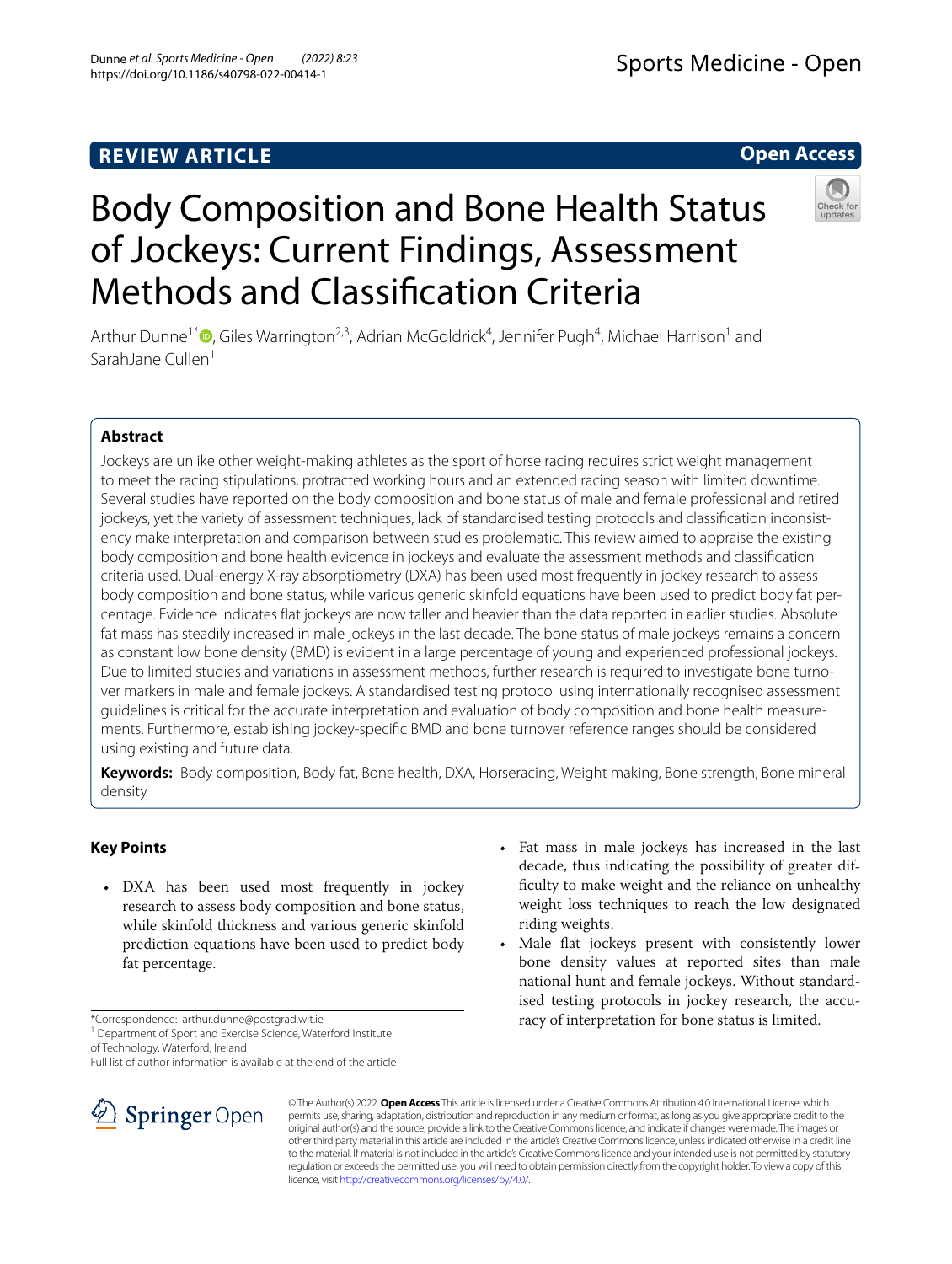• Jockey-specifc classifcation criteria and reference ranges should be considered for the appropriate evaluation of bone health measurements.

#### **Background**

Making weight and maintaining a competitive racing weight during the horse racing season is one of the major lifestyle challenges faced by jockeys  $[1]$  $[1]$ . The weight regulations of racing mean the potential pool of individuals deemed to naturally possess the physical characteristics to become a jockey appears to be reduced, and thus, there is increasing difficulty in achieving such a low body mass [[2\]](#page-16-1). For jockeys, establishing a low body fat % (BF%) has become integral as they must align their body mass with the stipulated weight of the horse they ride in each race [[3\]](#page-16-2). Furthermore, lean mass (LM) is identified as having signifcant interaction with bone mass variables such that the skeletal system adjusts and adapts in accordance with its physical environment via the mechanostat theory [\[4](#page-16-3)]. Thus, accurately quantifying fat mass (FM) and LM for jockeys is a priority as the efects of extremely low BF% and LM may increase the risk of injury and severe medical problems such as low bone mineral density (BMD) and cardiovascular complications [[5,](#page-16-4) [6\]](#page-16-5). On the other hand, excess body fat can be perceived as 'dead weight' such that high levels of FM may have a negative impact on performance due to the demands of making weight [[7\]](#page-16-6). Furthermore, low bone mass (preferred term for osteopenia [[8\]](#page-16-7)), osteoporosis and the risk of bony injuries are a serious concern for jockeys as previous research has shown a high prevalence of low BMD and impaired bone markers via a multitude of assessment methods [[2,](#page-16-1) [9](#page-16-8)[–13](#page-16-9)].

In the current literature on jockey body composition, measurements have been carried out to evaluate BF% using skinfold thickness and skinfold prediction equations and dual-energy X-ray absorptiometry (DXA), while bone status and bone characteristics have been determined using a variety of assessment techniques including DXA, bone turnover markers and peripheral quantitative computed tomography (pQCT). Furthermore, the classifcation criteria used for interpreting results have been inconsistent across the available literature [[2,](#page-16-1) [9](#page-16-8)[–12](#page-16-10)]. Thus, despite over a decade of body composition and bone health assessments in jockeys worldwide, the heterogeneity of the studies conducted makes comparisons, interpretation and prescription between the fndings difficult. Therefore, standardised measurement techniques and accepted reference ranges in the racing industry could prevent unnecessary use of clinical resources and interventions. This narrative review aims to appraise the existing evidence on body composition and bone status in professional jockeys and to evaluate the assessment methods and classifcation criteria within the horse racing industry.

#### **Study Selection**

A search strategy for this narrative review was conducted using electronic databases, including, PubMed, Google Scholar and Web of Science and consultation with experts in the feld. Studies were identifed using combinations of the following key search terms: 'jockey' AND 'body composition' OR 'bone health' OR 'body fat' OR 'DXA' OR 'horse racing' OR 'bone mineral density' OR 'weight making' OR 'bone strength'. A manual search of reference lists of relevant studies was also reviewed to identify articles. The search was conducted up to and including 30 January 2021. Relevant articles published in English, available in full text and conducted in current and retired jockeys were assessed against the inclusion criteria described below.

#### **Inclusion Criteria**

- (1) Body Composition: only studies that quantifed surface anthropometry (skinfold thickness or estimated BF%) and or DXA (BF%, FM and or LM) outcome measurements.
- (2) Bone Health: only studies that quantifed any of the following outcome measurements: BMD of wholebody, lumbar spine (LS), total hip, femoral neck, bone architecture (from pQCT), bone resorption and formation parameters (from metabolic biomarkers).

#### **Exclusion Criteria**

- (1) Studies in languages other than English
- (2) Conference abstracts and case studies
- (3) Studies of amateur jockeys or other equestrian disciplines for example Show-jumping, Eventing or Dressage

In total, 23 body composition and 19 bone health jockeyspecifc studies were included in the narrative review.

#### **Body Composition of the Jockey Body Composition Assessment Methods**

### The two most commonly used methods for assessing body composition in jockeys have been skinfold thickness and DXA, with no other method of body composition assessment used in jockey research (Table [1\)](#page-2-0). Both methods provide indirect measurement of body composition; however, DXA is a three-compartment model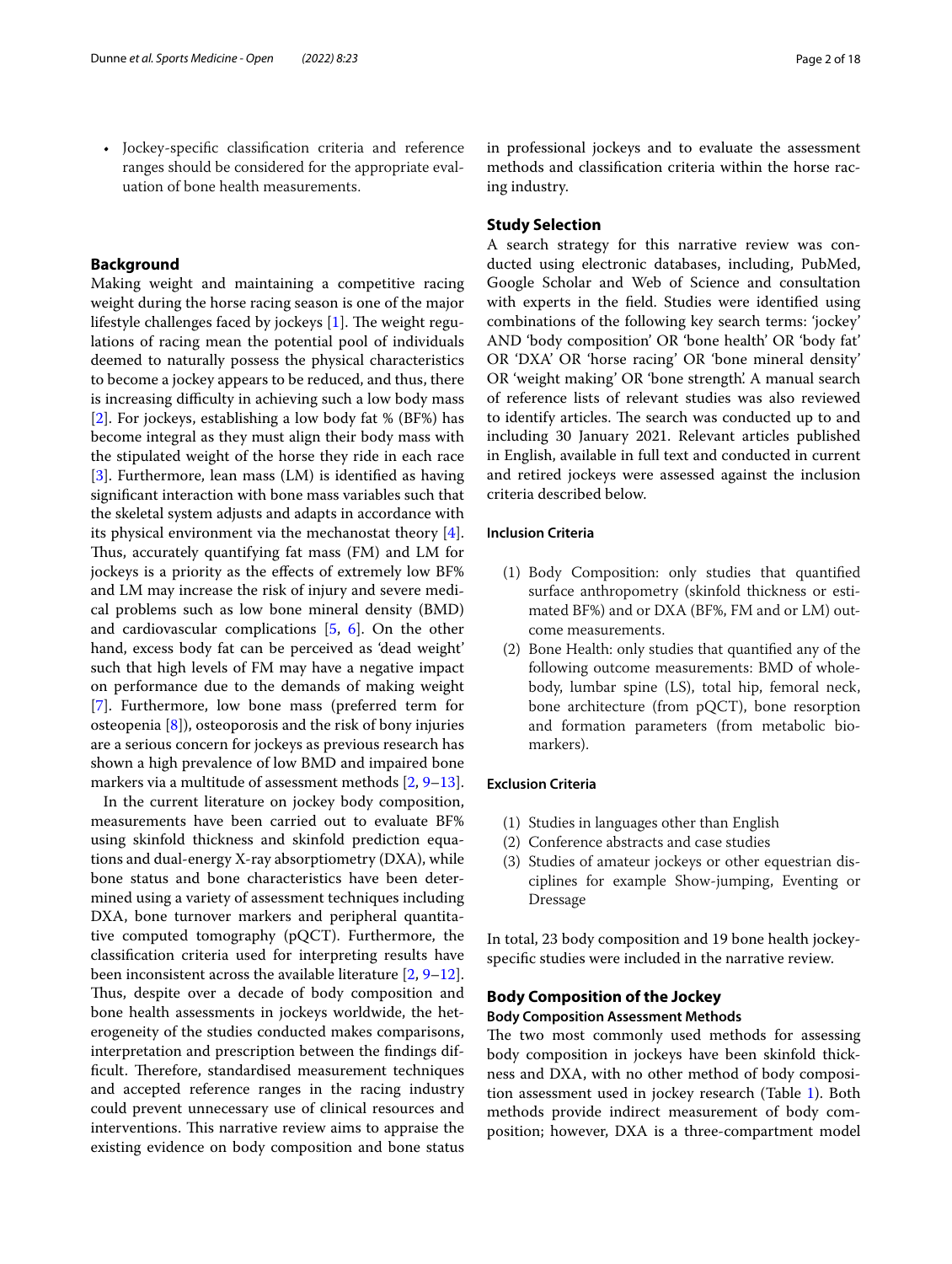<span id="page-2-0"></span>

| さく<br>١                                                                |
|------------------------------------------------------------------------|
|                                                                        |
| i<br>j<br>1                                                            |
| I<br>j                                                                 |
| Ò<br>֖֖֖֖֖ׅ֧ׅׅ֪ׅ֪֧֚֚֚֚֚֚֚֚֚֚֚֚֚֚֚֚֚֚֚֚֚֚֚֚֚֡֬֝֘֝֬֓֡֞֡֝֓֞֡֡֬֓֞֓֡֡֬<br>ł |
|                                                                        |
| 5                                                                      |
| $\ddot{\phantom{a}}$                                                   |
|                                                                        |
| í                                                                      |
| Ī                                                                      |
| ļ                                                                      |
| $\overline{\phantom{a}}$<br>١                                          |
|                                                                        |
| í                                                                      |
|                                                                        |
| ここく<br>֖֖֖֖֖֧ׅׅ֪֪ׅ֖ׅ֖֚֚֚֚֚֚֚֚֚֚֚֚֚֚֚֚֚֚֚֚֚֚֚֚֡֝֝֟֓֡֞<br>ı              |
| Í                                                                      |
|                                                                        |
|                                                                        |
| ;<br>ג                                                                 |
| ļ                                                                      |
| í<br>í                                                                 |
|                                                                        |
| scrmant mathand<br>$\frac{1}{2}$                                       |
|                                                                        |
| 1                                                                      |
|                                                                        |
|                                                                        |
|                                                                        |
|                                                                        |
|                                                                        |
| ۱                                                                      |
| ΰ<br>¢                                                                 |
| Ç<br>١                                                                 |
| í<br>i<br>l                                                            |
|                                                                        |
| $\frac{1}{2}$                                                          |
| ٢                                                                      |
|                                                                        |
| במה המה                                                                |
|                                                                        |
| $\sim$ $\sim$ $\sim$ $\sim$ $\sim$<br>ׇ֘֝֬֝<br>j                       |
| ׇ֚֬֡                                                                   |
|                                                                        |
|                                                                        |
| J                                                                      |
| )<br>$\overline{\phantom{0}}$                                          |
|                                                                        |
| 5<br>J                                                                 |
|                                                                        |
| $+$ $\sim$ $\sim$                                                      |
|                                                                        |
|                                                                        |
|                                                                        |
|                                                                        |
| l                                                                      |
| ļ                                                                      |
| í                                                                      |
|                                                                        |
| 3<br>I                                                                 |
|                                                                        |
| v                                                                      |
| Table                                                                  |
|                                                                        |
|                                                                        |
|                                                                        |
|                                                                        |

| Study                                            | Participants                            |                                                                                                  | composition<br><b>body</b>                                            |                                                                          |                                                                  |                                                                                                 |                                                                        |                                                                    |                                       | Assessment                                              |
|--------------------------------------------------|-----------------------------------------|--------------------------------------------------------------------------------------------------|-----------------------------------------------------------------------|--------------------------------------------------------------------------|------------------------------------------------------------------|-------------------------------------------------------------------------------------------------|------------------------------------------------------------------------|--------------------------------------------------------------------|---------------------------------------|---------------------------------------------------------|
| (country)                                        | Number (sex)                            | Age                                                                                              | Body mass (kg)                                                        | Height (cm)                                                              | BMI (kg m <sup>-2</sup> )                                        | Body fat %                                                                                      | Lean mass (kg)                                                         | Fat mass (kg)                                                      | $\sum$ of 7 (mm)                      | method                                                  |
| Wall [20] (New<br>Leydon and<br>Zealand)         | $6$ (m) and 14<br>(f) flat              | $23.5 \pm 4.3$ (m);<br>$24.5 \pm 6.7$ (f)                                                        | $52.8 \pm 2.4$ (m);<br>49.3 $\pm$ 3.4 (f)                             | $162.3 \pm 4.4$ (m);<br>$156.2 \pm 4.0$ (f)                              | $20.1 \pm 1.5$ (m);<br>$20.2 \pm 1.5$ (f)                        | 11.7 ± 2.9 (m);<br>23.6 ± 3.8 (f)                                                               |                                                                        |                                                                    |                                       | DХА                                                     |
| Wilson et al. [12]<br>(1)                        | $8$ (m) and $8$<br>$(f)$ flat           | $26.0 \pm 5.0$ (m);<br>29.0±8.0(f)                                                               | $21 (m)$ ;<br>$57 \pm 2.1$ (m);<br>$57.3 \pm 3.5$ (f)                 | $167.0 \pm 4.0$ (m);<br>$163.0 \pm 5.0$ (f)                              | $\mathbb{I}$                                                     | $12.5 \pm 2.7$ (m);<br>$19.5 \pm 2.5$ (f)                                                       | $45.7 \pm 1.2$ (m),<br>$42.0 \pm 3.3$ (f)                              | $\mathbb{L}$                                                       |                                       | DXA                                                     |
| Jackson et al.<br>$[13] (UK)$                    | 79 (m) and 37<br>(f) app; 69 (m)<br>con | $\circ$<br>app; 20.7 ± 2.<br>$18.5 \pm 1.9 \, \text{(m)}$ $19.3 \pm 2.0 \, \text{(f)}$<br>con(m) | $63.7 \pm 3.6$<br>$52.9 \pm 2.9$ (m)<br>51.6±4.0(f)<br>con(m)<br>app; | app; 176.0 ± 5.0<br>$167.0 \pm 6.0$ (m)<br>$157.0 \pm 5.0$ (f)<br>con(m) | app; 20.6±1.3<br>$19.0 \pm 1.4$ (m)<br>$20.8 \pm 1.7$ (f)<br>con | app; 15.7 ± 2.7<br>$14.6 \pm 2.3$ (m)<br>$24.4 \pm 3.7$ (f)<br>con                              | app; 50.7 ± 3.1<br>$42.5 \pm 2.6$ (m),<br>$36.4 \pm 2.7$ (f)<br>con(m) | app; 9.9±1.7<br>$7.6 \pm 1.3$ (m),<br>$12.4 \pm 2.4$ (f)<br>con(m) |                                       | DXA                                                     |
| Wilson et al. [21]<br>(XU)                       | 32 (m) app                              | $19.0 \pm 1.8$                                                                                   | $56.0 \pm 2.9$                                                        | $169.0 + 4.7$                                                            | $\overline{1}$                                                   | $\mathbb{I}$                                                                                    | $45.1 \pm 2.6$                                                         | $7.2 \pm 1.8$                                                      | $\mathsf I$                           | <b>DXA</b>                                              |
| Cullen et al. [22]<br>(Ireland)                  | 18 (m) tra; 8 (m)<br>dde                | $18.0 \pm 1.0$ app<br>16.0±1.0 tra;                                                              | $55.7 \pm 5.5$ tra;<br>$54.9 \pm 2.9$ app                             | 169.0±4.0 app<br>$167.0 \pm 5.0$ tra;                                    | $19.2 \pm 1.1$ app<br>19.9±1.7 tra;                              | 7.4±1.3 app<br>$8.1 \pm 1.7$ tra                                                                | $\mathsf I$                                                            | $\overline{1}$                                                     | $42.0 \pm 8.0$ app<br>45.7 ± 7.5 tra; | Withers equation<br>Skinfold thick-<br>ness             |
| Wilson et al. [23]<br>(UK)                       | 17 (m) app; 14<br>(m) sen flat          | $19.0 \pm 2.0$ app;<br>32.0 $\pm$ 7.0 sen                                                        | 56.2±2.0 app;<br>56.4±3.0 sen                                         | 170.0 ± 5.0 app;<br>166.0 ± 5.0 sen                                      |                                                                  | $13.7 \pm 2.6$ app;<br>$12.5 \pm 1.9$ sen                                                       | 46.4 ± 2.0 app;<br>$45.7 \pm 3.1$ sen                                  | $7.5 \pm 1.7$ app;<br>$6.8 \pm 1.4$ sen                            |                                       | <b>DXA</b>                                              |
| et al.<br>Labadarios<br>$[24]$ (South<br>Africa) | 93 (m) flat and<br>NH                   | 27.8                                                                                             | 52.9                                                                  | 160.9                                                                    |                                                                  | 11.0                                                                                            |                                                                        |                                                                    |                                       | Skinfold thick-<br>ness                                 |
| Warrington et al.<br>[2] (Ireland)               | 17 (m) flat; 10<br>$(m)$ NH             | $26.7 \pm 7.6$ flat;<br>$28.3 \pm 5.3$ NH                                                        | 53.1 ±4.1 flat;<br>66.2±2.9 NH                                        | 160.0 ± 10.0 flat;<br>173.0±10.0NH                                       | $19.9 \pm 1.3$ flat;<br>22.1±0.8 NH                              | SK: 7.9 ± 1.7 flat;<br>flat; 10.4 ± 4.0<br>DXA: 9.0 ± 2.5<br>$-9.9 \pm 1.6$ NH<br>$\frac{1}{2}$ | $\mathbf{I}$                                                           |                                                                    | 44.3 ± 10.2 flat;<br>56.1 ± 9.4 NH    | Withers equation<br>DXA and Skin-<br>Thickness<br>folds |
| Dolan et al. [1]<br>(Ireland)                    | 17 (m) flat; 10<br>$(m)$ NH             | 26.7 ± 7.6 flat;<br>28.3 ± 5.3NH                                                                 | 53.1 ±4.1 flat;<br>66.2±2.9 NH                                        | $167.0 \pm 10.0$ flat;<br>173.0±10.0 NH                                  | $19.9 \pm 1.3$ flat;<br>22.1±0.8NH                               | 10.4 ± 4.0 NH<br>$95 \pm 2.5$ flat;                                                             | 49.7 ± 6.2 flat<br>and NH                                              | $\mathsf I$                                                        |                                       | DXA                                                     |
| [25] (Australia)<br>Hitchens et al.              | $7(m)$ and $1(f)$<br>$app +$ sen        | $28.8 \pm 10.1$                                                                                  | $55.1 \pm 5.9$                                                        | 163.4±7.1                                                                | $20.6 \pm 1.6$                                                   | $14.0 \pm 3.5^{b}$                                                                              | $\mathsf{I}$                                                           |                                                                    |                                       | DXA                                                     |
| Dolan et al. [11]<br>(Ireland)                   | 20 (m) flat and<br>$\bar{\bar{z}}$      | $26.0 \pm 3.0$                                                                                   | $61.1 \pm 5.4$                                                        | $170.0 + 7.0$                                                            | $21.4 \pm 1.8$                                                   | $11.4 \pm 5.6$                                                                                  | $52.5 \pm 5.2$                                                         | $6.8 \pm 3.6$                                                      |                                       | DXA                                                     |
| Dolan et al. [26]<br>(Ireland)                   | 14 (m) flat; 16<br>$(m)$ NH             | 25.0 ± 7.0 flat;<br>24.0±4.0 NH                                                                  | 54.6 ± 3.6 flat;<br>$64.3 \pm 3.3$ NH                                 | $65.0 \pm 6.0$ flat;<br>172.0±5.0 NH                                     | $20.2 \pm 1.6$ flat;<br>$21.9 \pm 1.2$ NH                        | 13.8 ± 6.0 NH<br>$8.3 \pm 2.9$ flat;                                                            | 49.4 ± 3.8 flat;<br>53.7 ±4.3 NH                                       | $4.4 \pm 1.5$ flat;<br>$8.7 \pm 3.9$ NH                            |                                       | DXA                                                     |
| Wilson et al.<br>$[27]$ <sup>c</sup> $(UK)$      | HN (m) 6                                | $24.0 \pm 3.1$                                                                                   | $63.2 + 4.7$                                                          | $172.0 \pm 5.2$                                                          |                                                                  | $11.3 \pm 2.2$                                                                                  | $51.6 \pm 3.7$                                                         | $6.9 \pm 1.7$                                                      | $\overline{1}$                        | DXA                                                     |
| Wilson et al. [3]<br>(X)                         | 19 (m) flat; 18<br>$(m)$ NH             | $27.0 \pm 5.0$ flat;<br>$25.0 \pm 5.0$ NH                                                        | 56.1 ± 2.9 flat;<br>65.3 ± 2.5 NH                                     | $167.0 \pm 5.0$ flat;<br>175.0±5.0 NH                                    | $20.3 \pm 1.4$ flat;<br>21.4±1.3 NH                              | $13.0 \pm 3.0$ flat;<br>$11.5 \pm 3.3$ NH                                                       | $\mathbb I$                                                            | 7.4 $\pm$ 1.0 flat;<br>8.2 $\pm$ 2.1 NH                            | $\mathbb{I}$                          | DXA                                                     |
| Dolan et al. [28]<br>(Ireland)                   | $4(m)$ flat; $5(m)$<br>$\frac{1}{2}$    | 24.0 ± 7.0 flat<br>and NH                                                                        | 58.2 ± 5.3 flat<br>$\frac{1}{2}$<br>and                               | 168.0 ± 5.0 flat<br>HIN pue                                              | $20.7 \pm 1.7$ flat<br>and NH                                    | $9.0 \pm 1.4$ flat<br>and NH                                                                    | $\overline{\phantom{a}}$                                               |                                                                    | $51.1 \pm 8.0$ flat<br>and NH         | Withers equation<br>Skinfold thick-<br>ness             |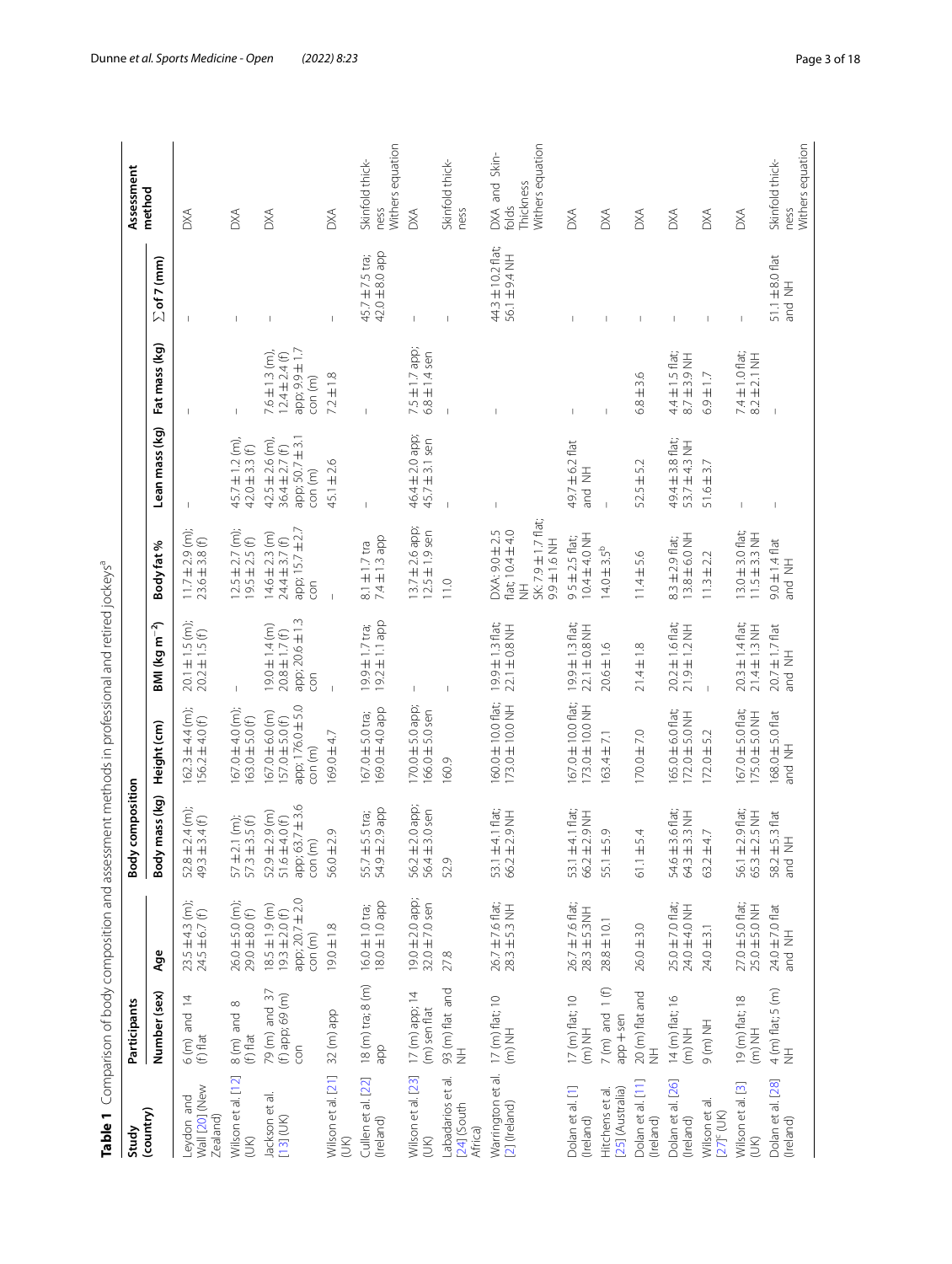| Table 1 (continued)                            |                                                                 |                                                                   |                                                                                                                                                                                                                                          |                                                                      |                                                        |                                                                   |                                                                                                     |                                                               |                                                                |                                         |
|------------------------------------------------|-----------------------------------------------------------------|-------------------------------------------------------------------|------------------------------------------------------------------------------------------------------------------------------------------------------------------------------------------------------------------------------------------|----------------------------------------------------------------------|--------------------------------------------------------|-------------------------------------------------------------------|-----------------------------------------------------------------------------------------------------|---------------------------------------------------------------|----------------------------------------------------------------|-----------------------------------------|
| Study                                          | Participants                                                    |                                                                   | <b>Body composition</b>                                                                                                                                                                                                                  |                                                                      |                                                        |                                                                   |                                                                                                     |                                                               |                                                                | Assessment                              |
| (country)                                      | Number (sex)                                                    | Age                                                               | Body mass (kg)                                                                                                                                                                                                                           | Height (cm)                                                          | BMI (kg m <sup>-2</sup> )                              | Body fat %                                                        | Lean mass (kg)                                                                                      | Fat mass (kg)                                                 | $\sum$ of 7 (mm)                                               | method                                  |
| Wilson et al.<br>[29] <sup>c</sup> (UK)        | 10 (m and f)<br>flat and NH                                     | $32.0 \pm 6.0$                                                    | $.2 + 4.6$<br>SS.                                                                                                                                                                                                                        | $167.0 + 8.0$                                                        | Ï                                                      | $13.1 \pm 5.9$                                                    | 47.1 ±5.3                                                                                           | $7.3 \pm 3.5$                                                 | Ï                                                              | <b>DXA</b>                              |
| O'Reilly et al<br>Bull (Hong<br>Kong)          | 20 (m) flat                                                     | $29.3 \pm 7.8$                                                    | $8 + 3.3$<br>53.                                                                                                                                                                                                                         | $162.0 \pm 6.0$                                                      | $20.5 \pm 1.5$                                         | $5.8 \pm 2.6$                                                     | $50.8 \pm 2.5^{\circ}$                                                                              | $3.2 \pm 1.5^{\circ}$                                         | 42.9±11.8                                                      | D&W equation<br>Skinfold thick-<br>ness |
| Poon et al. [9]<br>(Hong Kong)                 | 14 (m) flat                                                     | $29.1 \pm 6.1$                                                    | $.8 + 3.7$<br>52.                                                                                                                                                                                                                        | $161.0 \pm 5.0$                                                      | $20.3 \pm 1.6$                                         |                                                                   |                                                                                                     |                                                               | 42.4±9.1                                                       | J&Pequation<br>Skinfold thick-<br>ness  |
| Jeon et al. [31]<br>(Korea)                    | $10 \text{ (m)}$ flat                                           | $31.8 \pm 3.7$                                                    | $0.6 \pm 1.9$<br>SÓ.                                                                                                                                                                                                                     | $157.5 \pm 4.5$                                                      | $20.5 \pm 1.4$                                         | $14.4 \pm 2.3$                                                    | $43.3 \pm 1.7$                                                                                      | $7.3 \pm 1.2$                                                 | f,                                                             | <b>DXA</b>                              |
| Dunne et al. [14] 35 (m) flat; 37<br>(Ireland) | $\overline{m}$ (in)                                             | $27.5 \pm 9.6$ flat;<br>$27.5 \pm 5.4$ NH                         | 56.1 ± 3.2 flat;<br>65.5±3.4 NH                                                                                                                                                                                                          | $167.2 \pm 5.5$ flat;<br>175.6±4.5 NH                                | $\overline{1}$                                         | 15.0 flat; 14.6<br>H                                              | $\overline{1}$                                                                                      | $\begin{array}{c} \hline \end{array}$                         | 44.1 ± 10.2 flat <sup>e</sup> ;<br>47.7 ± 10.5 NH <sup>e</sup> | DXA and skin-<br>fold thickness         |
| Dunne et al. [32]<br>(Ireland)                 | ] 39 (m) flat; 46<br>(m) NH                                     | $26.8 \pm 9.6$ flat;<br>$27.7 \pm 5.9$ NH                         | $55.7 \pm 3.2$ flat;<br>$65.7 \pm 3.2$ NH                                                                                                                                                                                                | $167.3 \pm 5.4$ flat;<br>I74.6±4.4 NH                                | $20.0 \pm 1.3$ flat;<br>$21.6 \pm 1.2$ NH              | $14.9 \pm 3.0$ flat;<br>$15.3 \pm 3.4$ NH                         | $45.7 \pm 3.1$ flat;<br>53.4±3.4 NH                                                                 | $8.0 \pm 1.7$ flat;<br>$9.6 \pm 2.3$ NH                       | $\overline{1}$                                                 | DXA                                     |
| Cullen et al. [33]<br>(Ireland)                | Retired: 7 (m)<br>flat; 12 (m) NH;<br>9 (m) dual                | $61.0 \pm 6.0$ flat;<br>59.0 $\pm$ 6.0 NH;<br>58.0 $\pm$ 7.0 dual | $65.6 \pm 11.0$ flat;<br>77.9 $\pm$ 11.4 NH;<br>74.5 $\pm$ 7.0 dual                                                                                                                                                                      | $166.0 \pm 3.0$ dual<br>$163.0 \pm 5.0$ flat;<br>$167.0 \pm 3.0$ NH; | $27.0 \pm 2.7$ dual<br>24.8 ±4.0 flat;<br>28.1±4.1 NH; | $23.1 \pm 6.8$ flat;<br>$27.1 \pm 6.1$ NH;<br>$26.9 \pm 7.3$ dual | $47.9 \pm 5.2$ dua<br>$42.5 \pm 5.3$ flat;<br>$49.5 \pm 5.2$ NH;                                    | $19.2 \pm 6.2$ dual<br>$14.3 \pm 7.0$ flat;<br>20.7 ± 7.4 NH; |                                                                | <b>DXA</b>                              |
|                                                | Mackinnon et al. Retired: 209 (m)<br>[34] (UK) all; 135 (m) 50+ | 56.1 ± 14.6 all;<br>64.7 ± 9.9 50+                                | $\overline{1}$                                                                                                                                                                                                                           |                                                                      | $25.0 \pm 3.050 +$<br>24.5 ± 2.9 all;                  |                                                                   |                                                                                                     |                                                               | I                                                              | Retired Athletes<br>Questionnaire       |
| Values presented as mean ± SD                  | recruited, 50+jockeys ≥ 50 years of age                         |                                                                   | ffemale, <i>m</i> male, MH national hunt, <i>app</i> apprentice, con conditional, sen senior, tra trainee, SK skinfold, dual flat and national hunt riding licence, D & W Durnin & Womersley, J & P Jackson and Pollock, all all jockeys |                                                                      |                                                        |                                                                   |                                                                                                     |                                                               |                                                                |                                         |
| Based on 5 jockeys                             |                                                                 | Table is arranged based on sex and racing licence with studies    |                                                                                                                                                                                                                                          |                                                                      |                                                        |                                                                   | of female jockeys first followed by male apprentice and conditional then senior and retired jockeys |                                                               |                                                                |                                         |
|                                                |                                                                 | Baseline measurement of jockeys recruited for study intervention  |                                                                                                                                                                                                                                          |                                                                      |                                                        |                                                                   |                                                                                                     |                                                               |                                                                |                                         |
| <sup>e</sup> Sum of 8 skinfold thickness       | <sup>d</sup> Estimated using skinfold prediction equations      |                                                                   |                                                                                                                                                                                                                                          |                                                                      |                                                        |                                                                   |                                                                                                     |                                                               |                                                                |                                         |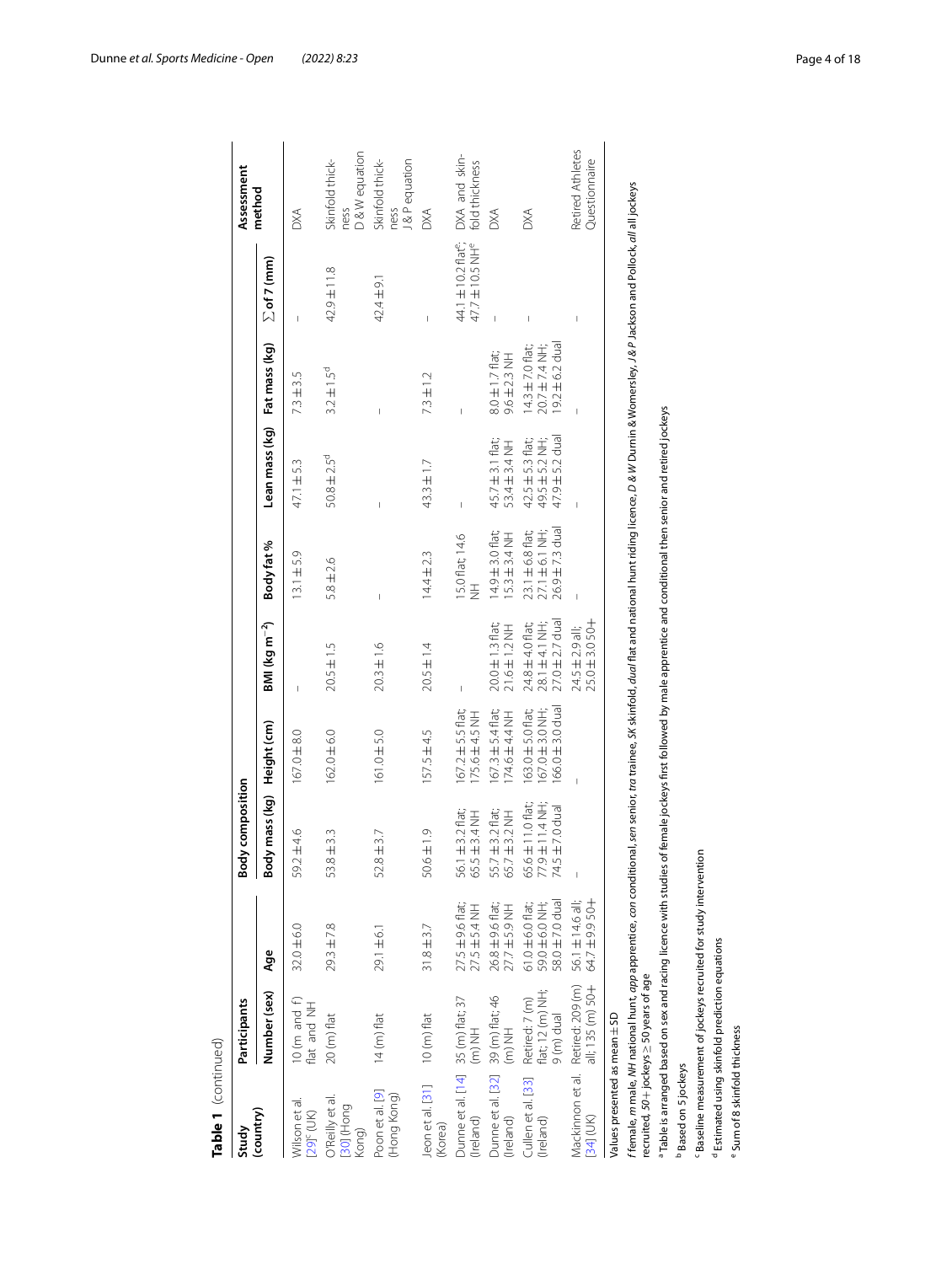(FM, LM and bone mineral) compared to skinfold thickness which is a two-compartment model (FM and fat-free mass)  $[5]$  $[5]$ . The skinfold method is an accessible and practical means for monitoring changes in body fat of jockeys. The field-based technique is cost-effective, simple to use, time-efficient and has no limit to usage, allowing for repeated measurements throughout the racing season [\[5](#page-16-4),  $14$ ]. The sum of skinfold thickness has a high degree of agreement with DXA FM measurement and thus can be used as a proxy for adiposity [\[14,](#page-16-18) [15](#page-16-19)]; however, body fat prediction equations including Durnin and Womersley [[16\]](#page-16-20), Jackson and Pollock [[17\]](#page-16-21) and Withers [\[18\]](#page-16-22) are more frequently used to estimate a BF% in jockeys. Despite this, the accuracy of prediction equations is afected by a number of factors, including the cohort of athletes or type of sports included in the design of the equations, the skinfold callipers used, technicians' expertise and the number and location of assessment sites used [[19](#page-16-23)].

In contrast, the DXA whole-body scan has been used to quantify BF%, FM and LM in jockeys. While the absolute values of FM and LM are preferred for assessing body composition by the International Olympic Committee [\[19](#page-16-23)], the accuracy of fat estimates in small lean athletes may not be reliable due to very low FM levels falling beyond the calibrated range of DXA [\[5](#page-16-4)]. Furthermore, the feasibility of DXA remains a barrier for some jockeys as well as the limited frequency it can be used due to the cumulative exposure to radiation resulting from diagnostic procedures [[5,](#page-16-4) [35](#page-17-9)]. A standardised testing protocol should be used for both methods to reduce biological error and subsequently increase measurement reliability [[5,](#page-16-4) [36\]](#page-17-10). Consistent pre-assessment preparation including overnight fasted and rested state, euhydrated and bladder void are recommended [\[37,](#page-17-11) [38](#page-17-12)]; however, due to the lifestyle and weight-sensitive nature of horse racing this can be challenging. Despite this, acute food fuid intake  $( $500 \text{ g}$ ) prior to testing may only cause trivial effects$ to DXA measurements [[39](#page-17-13)]. Furthermore, some studies have reported moderate dehydration [\[2](#page-16-1), [21\]](#page-16-12) and euhydration [[12](#page-16-10), [32](#page-17-6)] in jockeys prior to DXA scan, suggesting monitoring hydration status and providing regular reminders of the testing protocols is important to ensure accurate measurements particularly the assessment of LM [[40\]](#page-17-14).

#### **Anthropometric Measurements**

The weight classifications for flat (start in stalls and compete over course distances of 1–4 km) and national hunt (NH) (start from a tape barrier and compete over course distances of 3.2–7.2 km that involve a number of hurdles) races vary from country to country with the allocated racing weights consisting of the jockey's body mass, body protector, helmet and saddle [[41\]](#page-17-15). Changes in minimum weight allocation between racing jurisdictions globally have historically been slow, with weight limits typically>10% below the average reference population and not reflective of changes in mean body mass of the reference population in the past century [\[33](#page-17-7), [42\]](#page-17-16). In Ireland and the UK, recent data of fat jockeys report an average weight of between 55.7 kg [\[32](#page-17-6)] to 56.2 kg [[23\]](#page-16-14). Yet, compared to early research from Ireland, New Zealand and South Africa the body mass of fat jockeys has increased (average body mass: 52.9 [range 52.8 to 53.1 kg]) [\[2,](#page-16-1) [20](#page-16-11), [24\]](#page-16-15). It is clear the height of fat jockeys has increased linearly in the same 30 year time period from 160.9 cm and 160.1 cm in South Africa  $[24]$  and Ireland  $[2]$  $[2]$ , respectively, to 167.3 cm and 166.0 cm in Ireland [[32\]](#page-17-6) and the UK [[23\]](#page-16-14), respectively, while BMI has remained relatively unchanged. The increase in height may explain the rise in body mass of fat jockeys which may lead to the use of extreme weight loss techniques, including severe energy restriction and excessive dehydration when attempting to make the weight; however, further research is warranted to investigate fat jockeys' body mass. In contrast, the weight and height variation in NH jockeys is less evident over the last decade. Body mass and height have remained constant at between 64.3 to 66.2 kg and 172.0

to 175.0 cm [[2,](#page-16-1) [3](#page-16-2), [26,](#page-17-0) [32\]](#page-17-6).

Newly licensed fat and NH jockeys are termed apprentice and conditional, respectively, and while they race under the same rules as professionals (also referred to as seniors), they are given a reduction in weight ('claiming allowance'; 0.5–1.4 kg, depending upon number of races won) to compensate for their race riding inexperience and encourage trainers to allocate them more riding opportunities  $[41]$  $[41]$  $[41]$ . However, this weight advantage places greater emphasis on young jockeys to ride at significantly reduced weights  $[41]$  $[41]$ . The reported weights of apprentice jockeys vary. In Ireland, Cullen et al. [[22](#page-16-13)] recorded an average body mass of 54.9 kg, yet in the UK, the body mass of apprentice jockeys averaged as low as 52.9 kg [[13\]](#page-16-9) up to 56.0 kg [[21,](#page-16-12) [23](#page-16-14)]. Conversely, the height of apprentice jockeys is consistent in the literature (average height ranged between 167.0 and 170.0 cm) and thus indicates the potential challenges of making weight for young aspiring jockeys [\[13](#page-16-9), [21–](#page-16-12)[23\]](#page-16-14). While data on conditional jockeys are limited, the recorded body mass (63.7 kg) and height (176.0 cm) would suggest that the average stature is increasing and consequently making weight will become a challenge for these jockeys as they progress throughout their career [\[13\]](#page-16-9). Similarly, there is a lack of literature on female jockeys despite competing under same competition rules as male jockeys, yet the available data for female fat jockeys show that they are shorter than their male counterparts (average height ranged between 156.2 and 163.0 cm) [[12,](#page-16-10) [13](#page-16-9), [20\]](#page-16-11). Their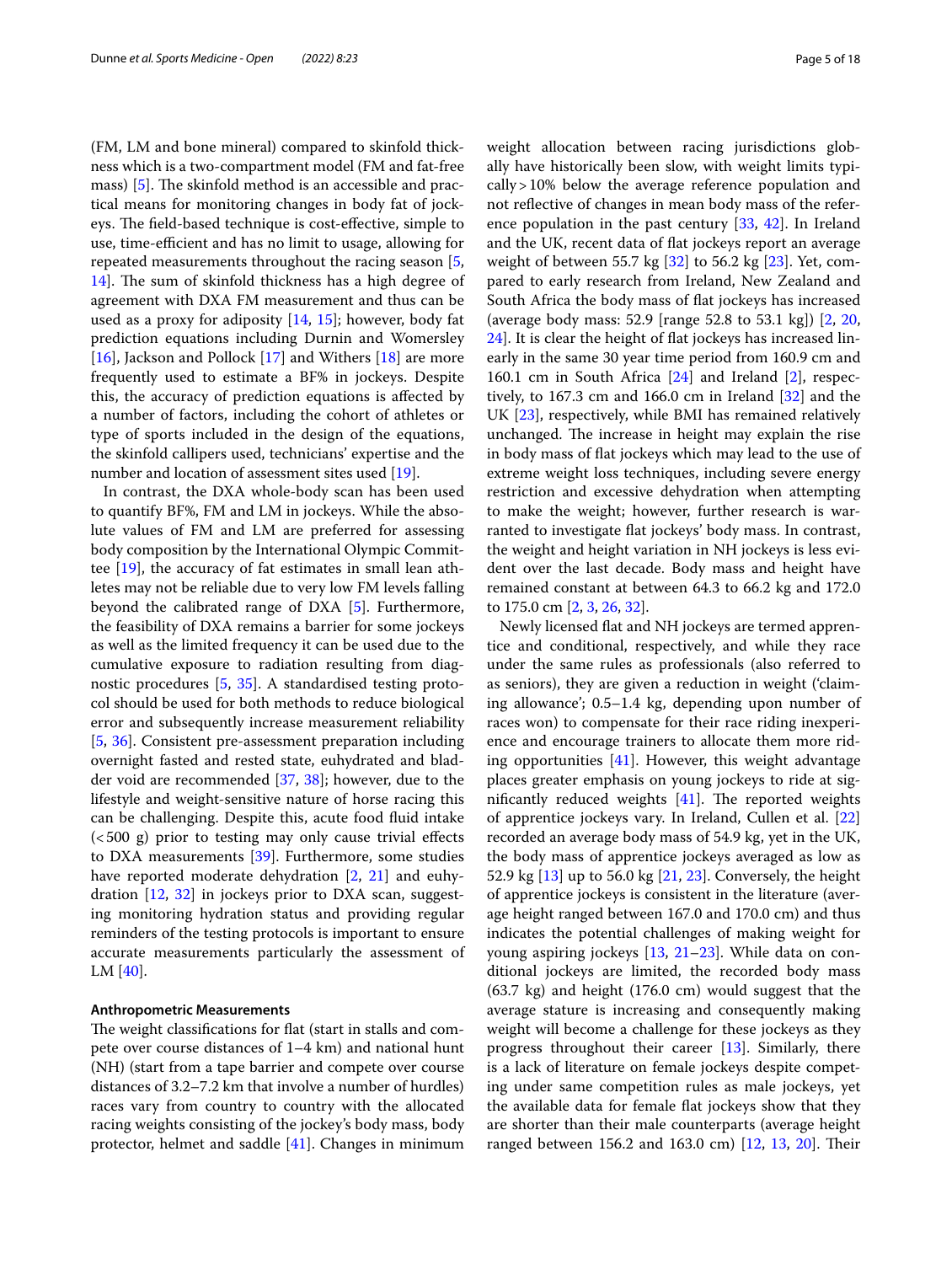shorter stature may allow female jockeys to achieve the allocated racing weight without the need of using acute weight loss strategies like fasting and severe dehydration [[13\]](#page-16-9).

#### **Surface Anthropometry**

Studies on jockeys from Ireland and Hong Kong have recorded absolute skinfold thickness in millimetres (mm). Warrington et al. [[2\]](#page-16-1) found a signifcant diference between professional fat and NH jockeys using a sum of 7 measurement (minus iliac crest skinfold site) (44.3 mm and 56.1 mm, flat and NH, respectively). In contrast, Dunne et al. [\[14](#page-16-18)] reported no signifcant diference in a large-scale study of skinfold thickness between professional jockeys using a sum of 8 measurement (inclusion of iliac crest skinfold site) (44.1 mm and 47.7 mm, fat and NH, respectively). Despite the inclusion of an additional skinfold site, fat jockeys in both studies presented with comparable absolute values. Data in both studies was collected by an International Society for the Advancement of Kinanthropometry (ISAK) accredited anthropometrist. Notwithstanding the possibilities of inter-investigator variation, the similarities between the two fat jockey cohorts may be due to a total reduction in subcutaneous fat adiposity in the group assessed using the sum of 8 measurement as refected by the lower skinfold values recorded in NH jockeys. Similar recordings of absolute skinfold thickness using a sum of 7 measurement have been reported in professional fat jockeys from Hong Kong  $(42.9 \text{ mm}$  and  $42.4 \text{ mm}$ ,  $[30]$  $[30]$  and  $[9]$  $[9]$ , respectively). These findings in professional jockeys are consistent with Irish apprentice jockeys (42.0 mm) [\[22](#page-16-13)]. Taken together skinfold thickness in absolute terms can provide an accurate indication of adiposity when monitoring body fat of individual jockeys and eliminate the error associated with converting skinfolds into BF% [\[19](#page-16-23)]. However, to ensure consistency with assessment and reporting of results, a standardised protocol for skinfold measurement using approved measurement procedures by ISAK is recommended for national and international comparisons [\[19](#page-16-23)].

The two most commonly used skinfold prediction equations for estimating BF% in jockeys are the Withers [ $18$ ] and Durnin and Womersley [ $16$ ] equations. When assessing body composition in a group of Irish jockeys using the Withers equation, estimated BF% was reported as 7.4% for apprentice jockeys [[22\]](#page-16-13), 7.9% for fat and 9.9% for NH jockeys [[2\]](#page-16-1) and between 9.0 and 8.9% in a group of fat and NH jockeys undertaking an acute weight loss trial [\[28](#page-17-2)]. In contrast, O'Reilly et al. [\[30\]](#page-17-4) reported a lower BF% (5.8%) in a group of flat jockeys from Asia, including 9 Caucasian jockeys using the Durnin and Womersley equation. Conversely, the BF% was higher (11.0%) in a large group (*n*=93) of South African jockeys using the Durnin and Womersley equation  $[24]$  $[24]$ . The differences between the studies may result from the technical error between technicians and the expected variation in age and sample size between diferent cohorts. Despite this, prediction equations including Withers and Durnin and Womersley can introduce additional variability due to diferences in the sites selected for skinfold assessment and the sample populations (sport-specifc vs. non-athlete level) used in the design of the equations [[43,](#page-17-17) [44](#page-17-18)].

Dunne et al. [\[14\]](#page-16-18) investigated the accuracy and variability of prediction equations at estimating BF% in a group of 72 professional fat and NH jockeys relative to DXA. The authors found that commonly used prediction equations, Withers (6.9%), Durnin and Womersley (7.1%), Evans (8.0%) [[45\]](#page-17-19) and Reilly (9.2%) [[46\]](#page-17-20) display considerable variability in the assessment of BF% and underestimate BF% in comparison to DXA (14.8%). Despite athlete-specifc equations such as Withers and Evans that have included subjects from multidisciplinary and multi-ethnic backgrounds, regional diferences in fat distribution between sample populations may inherently lack precision when applied to a specifc sporting population like jockeys. Thus, caution must be taken when providing jockeys feedback or making comparisons with data obtained from equation estimates. Consequently, Dunne et al.  $[14]$  $[14]$  developed jockey-specific equations for the assessment of BF% in fat and NH jockeys. The novel prediction equations showed good predictive power (84% and 83%, fat and NH, respectively) and a high level of agreement with DXA using the Bland Altman Plots method. The jockey-specific equations, therefore, provide an accurate feld-based method to estimate BF% relative to DXA in fat and NH jockeys. Despite this, validation of the equations is required in a separate jockey population in order to test the validity of the novel equations. For practitioners working in the horse racing industry, the jockey-specifc equations provide a practical and non-invasive method to assess and track changes in BF% for the health and performance of jockeys [\[14](#page-16-18)].

#### **Whole‑Body Assessment**

The DXA-derived BF% has also been reported to be equally variable across jockey cohorts, including fat and NH jockeys in Ireland and the UK. In Ireland, Warrington et al. [[2\]](#page-16-1) and Dolan et al. [[26\]](#page-17-0), despite reporting similar BF% for fat jockeys (9.0% vs. 8.3%), showed a large diference between NH jockeys (10.4% vs. 13.8%). In the UK, Wilson et al. [\[3](#page-16-2)] recorded a higher BF% in fat (13.0%) compared to NH (11.5%) jockeys. More recently, Irish jockeys have presented with higher BF% for fat  $(14.9%)$  and NH  $(15.3%)$  riders  $[32]$  $[32]$ . The higher levels of BF% may be related to the broader age profle and larger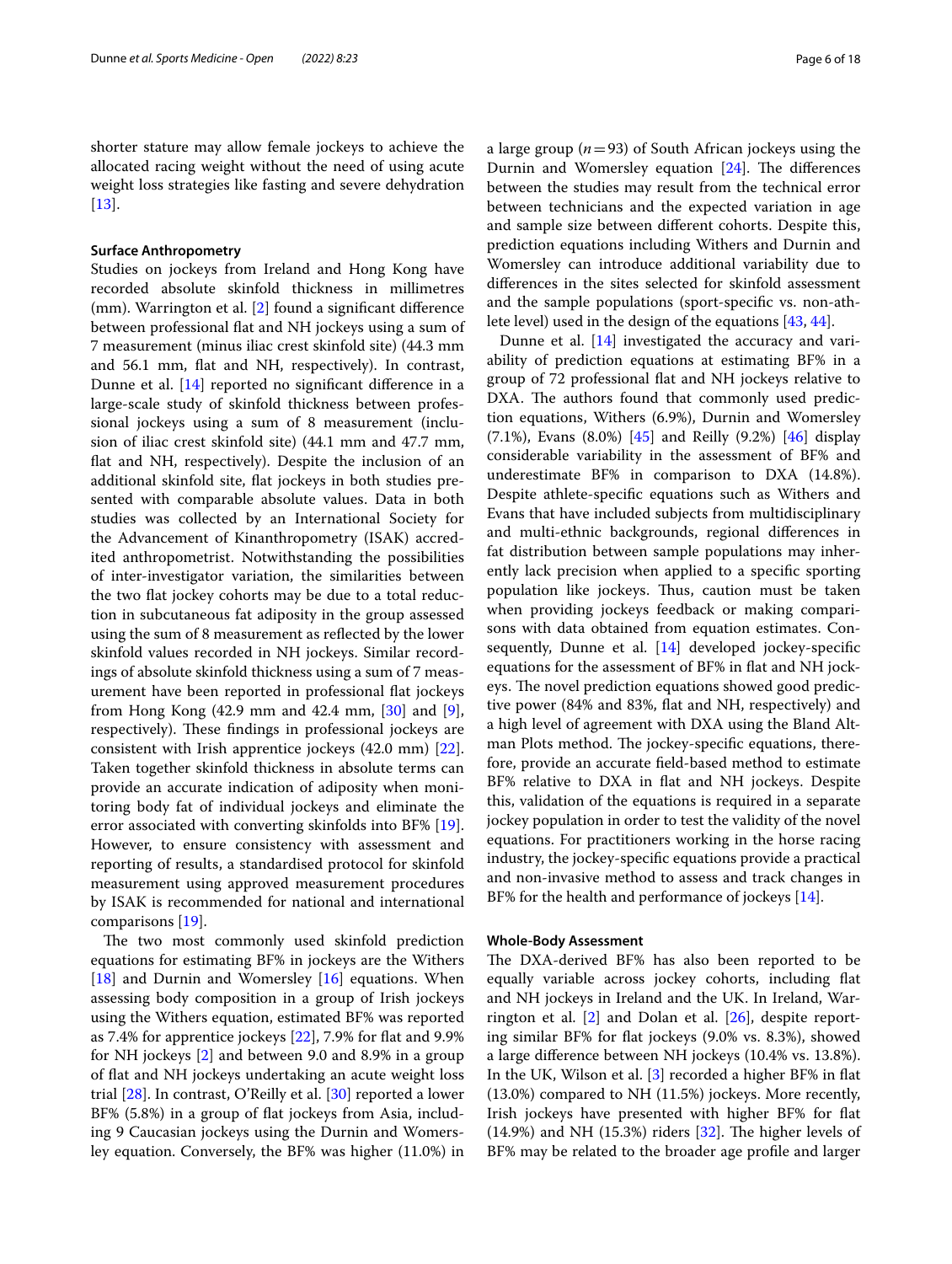sample size in recent research or variance in jockey conditioning and dietary intake. Furthermore, the GE Lunar Prodigy has been used for the data collection in Irish jockeys, while the Hologic model was used to assess jockeys in the UK. The use of different DXA models and software may introduce additional variation when making comparisons, including diferent beam technology, scan speed and algorithms [[37](#page-17-11)].

Studies reporting the BF% of female jockeys show a variation based on age profle. Research by Jackson et al. [[13\]](#page-16-9) and Leydon and Wall [[20](#page-16-11)], found young female flat jockeys (19.3 vs. 23.5 years of age) presented with an average BF% of 24.4% and 23.6%, respectively. In contrast, Wilson et al.  $[12]$  $[12]$  recorded 19.5% BF% in a group of female jockeys with an average age of 29.8 years. Due to the dearth of current data available, further research is required to explore the body composition of female jockeys. Apprentice and conditional jockeys appear to display comparable levels of BF% to senior jockeys. Jackson et al. [[13](#page-16-9)] reported a lower BF% in apprentice (14.6%) compared to conditional (15.7%) jockeys, noting that the DXA scans were performed on three diferent scanning models. Despite this, results suggest the BF% of young newly licensed jockeys is similar to senior jockeys (fat 14.9% vs. NH 15.3%) [[32\]](#page-17-6). Notwithstanding this, Wilson et al. [\[23](#page-16-14)] found higher BF% in a group of apprentice jockeys (13.7%) compared to professional fat jockeys (12.5%). It is worth highlighting the potential measure-ment error when assessing FM in small lean athletes [\[5](#page-16-4), [47\]](#page-17-21). Therefore, to minimise error when assessing BF% a standardised protocol using the same model is recommended [\[19](#page-16-23)].

Absolute FM, as might be expected, was similar in variation to the BF% with fat (4.4 kg) jockeys having lower FM than NH (8.7 kg) jockeys [[26\]](#page-17-0). However, a less noticeable diference has been reported between fat  $(7.4 \text{ kg})$  and NH  $(8.2 \text{ kg})$  jockeys  $[3]$  $[3]$ , and this is comparable to a recent publication by Dunne et al.  $[32]$  $[32]$ . The evolving evidence suggests a trend towards higher FM values in professional jockeys (8.0 kg vs. 9.6 kg, fat and NH, respectively) [\[32](#page-17-6)]. Higher levels of absolute FM may have a positive influence on BMD [[48\]](#page-17-22); however, further research is necessary to explore this relationship in jockeys. In apprentice male jockeys, the FM values remain consistent as studies by Jackson et al. [\[13](#page-16-9)] and Wilson et al. [\[21](#page-16-12), [23\]](#page-16-14) have reported absolute FM between 7.2 and 7.6 kg. A retrospective study of body composition analysis by Wilson et al. [[21](#page-16-12)] reported FM values ranging from 3.7 to 10.4 kg (mean 7.2 kg) in apprentice jockeys. The authors suggested that despite the low levels of FM, apprentice jockeys continue to struggle with making minimum weight and subsequently risk muscle catabolism to achieve the assigned riding weights [\[21\]](#page-16-12). In female apprentice jockeys, the FM values (12.4 kg) were higher than their male counterparts (7.6 kg) [\[13\]](#page-16-9). While the higher values of FM in female jockeys are indicative of the reproductive system, no clear guidelines exist for optimum FM in female or male jockeys due to the variability between individuals and the inherent errors associated with body fat assessment [\[6](#page-16-5)]. For instance, female jockeys have lower FM values than other female athletes in weight category combat sports, including boxing, judo and wrestling [\[49](#page-17-23)].

In Irish jockeys, LM values were found to be lower in fat (49.4 kg) and NH (53.7 kg) jockeys compared to boxers (58.1 kg) and recreationally active controls (58.0 kg)  $[26]$  $[26]$ . The authors suggested the proportionality between bone and LM may help identify the low bone mass [\[11](#page-16-17)]. Similar LM values were reported for NH (53.4 kg) jockeys but not flat jockeys  $(45.7 \text{ kg})$   $[32]$  $[32]$ . Flat jockeys may have greater difficulty at achieving and maintaining LM due to weight-making practices that use severe dehydration (sauna use, hot baths and sweat suits) and excessive cardio-based exercise (48%) as a means of rapid weight loss  $[50]$  $[50]$ . These findings are consistent in male flat jockeys  $(45.7 \text{ kg})$  from the UK  $[12, 23]$  $[12, 23]$  $[12, 23]$  $[12, 23]$ . When LM is expressed relative to height (lean mass index (LMI)), flat (18.2 kg m<sup>-2</sup>) and NH (18.3 kg m<sup>-2</sup>) jockeys possess less LM compared to boxers (19.2 kg m<sup>-2</sup>); however, there is no diference compared to the active controls (18.7  $\text{kg m}^{-2}$ ) [[26\]](#page-17-0). Differences in training load, namely multi-directional speed and power exercise, and the reduced frequency of chronic weight loss may favour greater LM development and maintenance in the boxing group [[26](#page-17-0)]. Dunne et al. [[32\]](#page-17-6) reported lower LMI levels for flat (16.4 kg m<sup>-2</sup>) and NH (17.5 kg m<sup>-2</sup>) jockeys in Ireland. This may be due to the lower LM values in flat and slightly increased stature in NH jockeys compared to Dolan et al.  $[26]$  $[26]$ . The LM values in male apprentice jockeys difer between studies in the UK as Wilson et al. [[21](#page-16-12), [23\]](#page-16-14) observed higher LM values (45.1 kg and 46.4 kg, [[21](#page-16-12)] and [\[23](#page-16-14)], respectively) compared to Jackson et al. [[13](#page-16-9)] (42.5 kg). While the average age (19.2 years) was similar in the reported studies, the diferences in LM values of male fat jockeys' in the UK may be due to recruitment bias. For example, participants in smaller-scale studies may possibly be actively interested in body composition and achieving an optimum LM value. Nonetheless, the physical maturity of young jockeys can difer signifcantly between study cohorts, and lower LMI values emphasise this in apprentice (15.3 kg  $m^{-2}$ ) and conditional (16.4  $\text{kg m}^{-2}$ ) jockeys [\[13](#page-16-9)]. Furthermore, DXA assessment of LM in jockeys requires careful pre-scan presentation as results are afected by acute changes in hydration and glycogen status  $[40, 51]$  $[40, 51]$  $[40, 51]$  $[40, 51]$ . Thus, where strict measurement protocols are impractical caution is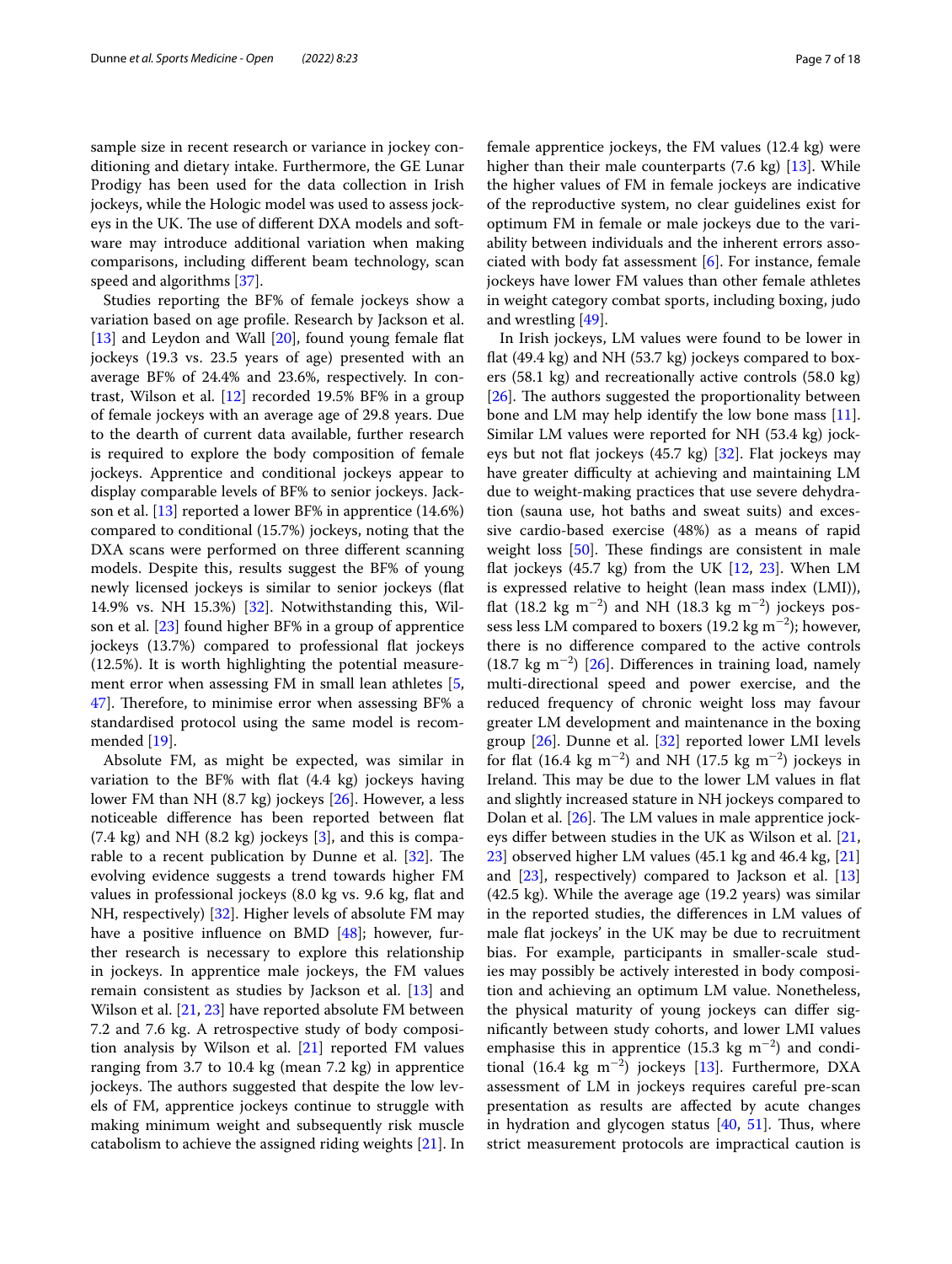advised when interpreting results as lifestyle factors frequently experienced by jockeys such as rapid weight loss using food and fuid restriction could increase the variability of accurate LM results  $[40, 51]$  $[40, 51]$  $[40, 51]$  $[40, 51]$ .

The long-term body composition fluctuations of jockeys are less well known. Cullen et al. [[33\]](#page-17-7) is the only available study to report the BF%, FM and LM values of retired jockeys. Noticeably, FM was higher in retired fat (14.3 kg) and NH (20.7 kg) jockeys than professional jockeys in the present day yet BF% was comparable to Irish males  $\geq$  50 years (28.1%) [[52](#page-17-26)]. This may be due to a phenomenon known as fat overshooting, an increase in FM following recovery from weight cycling. Consequently, a career of chronic weight cycling to make weight for racing may result in retired jockeys becoming predisposed to obesity [\[53](#page-17-27)]. However, ranges for body mass index were below the classifcation for diagnosing obesity (30 kg m<sup>-2</sup>), and despite the participants reporting difficulty with attaining stipulated racing weights, it was acknowledged that the challenges of making weight and chronic weight cycling were less extreme compared to present-day jockeys  $[33]$  $[33]$ . The authors highlighted a 47% increase in mean body mass (37.0 to 54.5 kg) of trainee jockeys entering the Racing Academy and Centre of Education between 1978 and 2012, yet there has been a disproportionate (10%) increase in weight allocation (47.7 to 52.7 kg) for apprentice jockeys in the same time period. Furthermore, the retired jockeys had a shorter stature compared to present-day jockeys, and therefore, making weight may have been less challenging [[33](#page-17-7)]. In contrast, Mackinnon et al. [[34\]](#page-17-8) reported 42% of retired jockeys over 50 years of age were obese. While the study used self-reported height and weight measurements, further research is warranted to track the long-term impact on body composition of chronic weight cycling in retired jockeys.

#### **Bone Health of the Jockey**

#### **Bone Assessment Methods**

Several measurement techniques have been used to assess jockeys' bone health, including DXA, pQCT, bone turnover markers and questionnaires (Table [2\)](#page-8-0). DXA is the most popular method for assessing the bone health of jockeys. The two-dimensional assessment can be used to detect low BMD and is recognised by the World Health Organization as the reference method of diagnosing osteoporosis (International Society for Clinical Densitometry (ISCD), [[8](#page-16-7)]). Yet, the ISCD state that BMD alone cannot be used to diagnose osteoporosis in men under age 50. Moreover, a *Z*-score is preferred when reporting BMD in males younger than age 50 and in females prior to menopause  $[8]$  $[8]$ . However, *T*-scores were reported in early literature of jockey BMD making direct comparisons to studies presenting Z-scores difficult. Furthermore, comparisons between absolute values of BMD, the only consistent measurement between studies, are problematic due to diferent DXA models and advances in software, variation of measured and reported BMD sites across the jockey literature, namely LS (L2–L4 vs. L1–L4) and whole-body only assessments. While DXA technology can provide measurements of bone length and width, estimates of bone depth are required to reflect bone volume. This is important when interpreting the BMD of individuals of varying size or where bone size may change, such as growing adolescents [\[54](#page-17-28)]. For example, an increase in BMD may result from the greater bone size and not an increase in volumetric BMD. Hence, a volumetric adjustment to approximate the efects of bone depth and body size (bone mineral apparent density (BMAD) has been developed for DXA.

In contrast, pQCT offers a three-dimensional evaluation of bone volume and provides the ability to distinguish between cortical and trabecular bone [\[57](#page-17-29)]. For jockeys, this assessment can evaluate the bone size, bone geometry and a surrogate marker of bone strength using a strain strength index (SSI). Despite this, the pQCT has several drawbacks, including cost, limited to assessing only peripheral sites, relatively high dose of radiation and higher precision error compared to DXA [\[58](#page-17-30)]. Measurement of blood bone markers (resorption markers: C-terminal telopeptide of type I collagen (CTx); formation markers: bone alkaline phosphatase (bone ALP), procollagen type 1 N-propeptide (P1NP), intact osteocalcin (OC) and urine (resorption markers: N-telopeptides of type 1 collagen (NTx), free deoxypyridinoline cross-links (fDPD)) can help detect the activity of bone metabolism and provide complementary information to bone density and bone quality assessments in jockeys [\[59](#page-17-31)]. However, pre-analytic factors and measurement techniques associated with sample collection can lead to inaccuracies. For instance the timing, posture, fasting status, phase of menstrual cycle and hydration status are all factors that can alter the quality of blood and urine samples [[60\]](#page-17-32). Jockeys typically start work (riding out) early in the morning (6.30–7.30 a.m.); thus, markers that are dependent on time of collection due to circadian rhythm such as CTx (must be after an overnight fast) can cause logistical issues [\[59](#page-17-31)]. Moreover, the acute and chronic efects of diet and exercise may also impact the quality of blood and urine samples for analysis of bone turnover markers [[36](#page-17-10), [59\]](#page-17-31). Nonetheless, serum CTx and P1NP are recognised by the International Osteoporosis Foundation (IOF) and the International Federation of Clinical Chemistry and Laboratory Medicine (IFCC) as the reference markers for bone resorption and bone formation, respectively [\[59](#page-17-31)].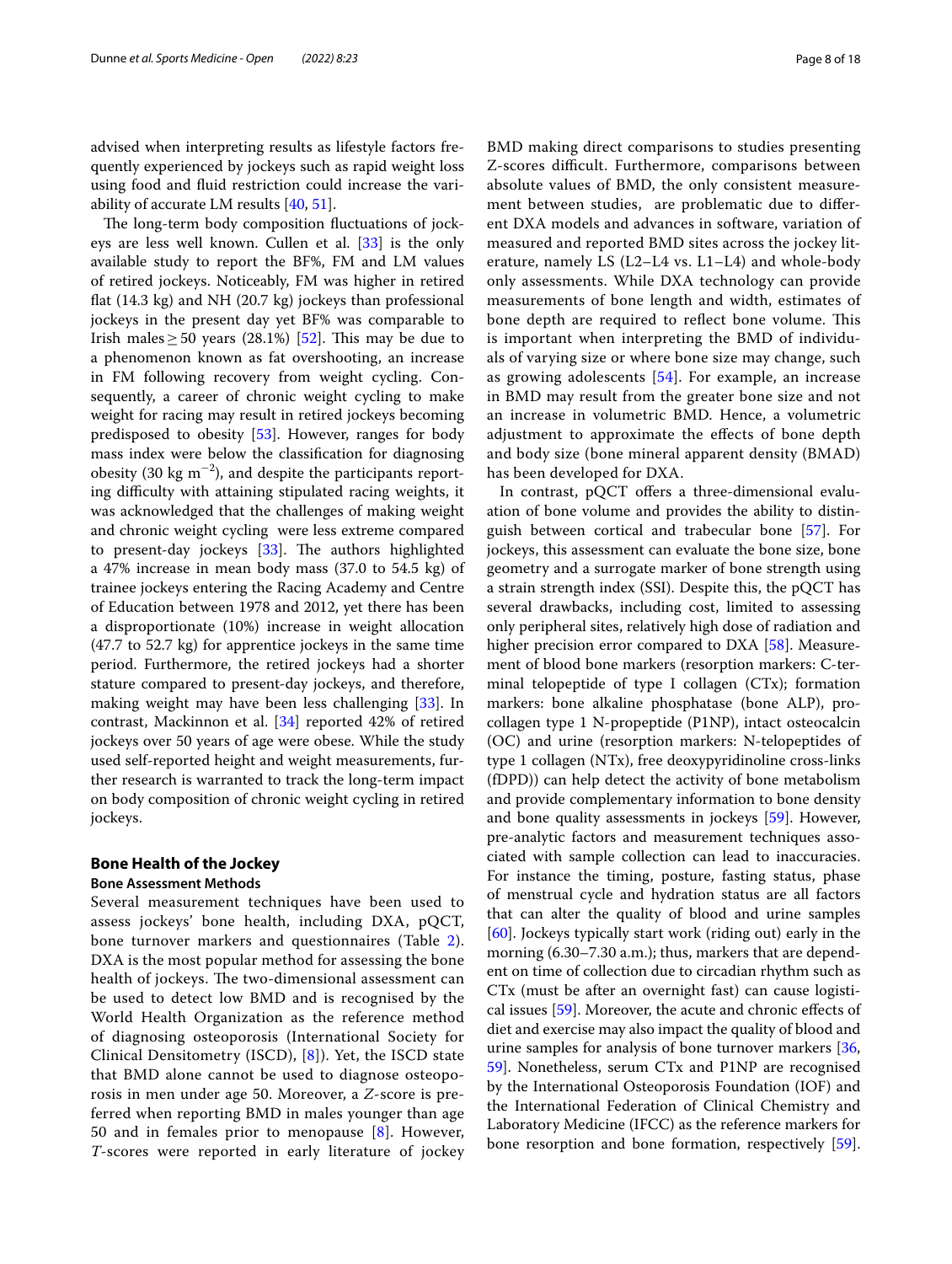|                                           |                        |                                                      |                       | Table 2 Comparison of bone parameter measurements and results in studies of male and female professional and retired jockeys <sup>a</sup>                                                         |                                                                                                                                                                                                                                                                                                                                                                                                                                                   |                                                                                                                                                                                      |
|-------------------------------------------|------------------------|------------------------------------------------------|-----------------------|---------------------------------------------------------------------------------------------------------------------------------------------------------------------------------------------------|---------------------------------------------------------------------------------------------------------------------------------------------------------------------------------------------------------------------------------------------------------------------------------------------------------------------------------------------------------------------------------------------------------------------------------------------------|--------------------------------------------------------------------------------------------------------------------------------------------------------------------------------------|
| Study (country)                           | Participants           |                                                      | Assessment method     | <b>Bone parameters</b><br>measured                                                                                                                                                                | Results                                                                                                                                                                                                                                                                                                                                                                                                                                           |                                                                                                                                                                                      |
|                                           | Number (sex)           | Age                                                  |                       |                                                                                                                                                                                                   |                                                                                                                                                                                                                                                                                                                                                                                                                                                   |                                                                                                                                                                                      |
| Greene et al. [10] (Aus-<br>tralia)       | 11 (m) and $14(f)$ app | $20.1 \pm 4.9$                                       | pQCT                  | Tibial and radial bone vari-<br>ables: trabecular area and<br>density, BMC, TBA, cortical<br>area and density, SSI                                                                                | Cortical density (g cm <sup>2</sup> )—66% proximal: 1163.6 $\pm$ 38.1<br>SSI (mm <sup>3</sup> ) 4% distal 1683.3 ± 123.7; 66% proximal<br>SSI (mm <sup>3</sup> ) 4% distal 391.9±69.4; 66% proximal<br>1953.9±326.8<br>297.3 ± 88.3                                                                                                                                                                                                               | Radius: cortical area (mm <sup>2</sup> )—66% proximal 81.4±16.7<br>Tibia: cortical area (mm <sup>2</sup> )—66% proximal: 311.4±40.5                                                  |
| Silk et al. [55] <sup>b</sup> (Australia) | 17 (m) app             | $22.3 \pm 5.0$ (supp) versus<br>19.3 $\pm$ 1.8 (pla) | pQCT and bone markers | area, content and density,<br>66% proximal tibia: cortical<br>4% distal tibia: trabecular<br>TD, TBA, bone strength<br>thickness, TBA SSI tibia,<br>content, area, density,<br>PINP, CTX<br>index | Cortical density (mg cm <sup>2</sup> ):<br>$cm2$ ): 241.0 $\pm$ 28.1 (supp);<br>Trabecular density (mg<br>Trabecular area (mm <sup>2</sup> ):<br>2100.5 ± 329.2 (supp);<br>861.1 ±160.2 (supp);<br>$1101.5 \pm 24.7$ (supp)<br>Cortical area (mm <sup>2</sup> ):<br>2140.0±489.6 (pla)<br>$267.1 \pm 29.3$ (supp)<br>854.7 ± 126.7 (pla)<br>$1113.4 \pm 22.1$ (pla)<br>246.8 ± 33.9 (pla)<br>263.4 ± 43.8 (pla)<br>SSI tibia (mm <sup>-9</sup> ): | (supp); 380.0 ± 141.1 (pla)<br>$CTX$ (ng/L): 371.3 $\pm$ 201.0<br>P1 NP (µg/L): 104.2±46.4<br>(supp); 108.9 ± 31.6 (pla)                                                             |
| Waldron-Lynch et al. [56]<br>(Ireland)    | $9(m)$ flat; $3(m)$ NH | $25.5 \pm 5.0$                                       | Bone markers          | NTx, fDPD, P1NP, bone<br>ALP, OC                                                                                                                                                                  |                                                                                                                                                                                                                                                                                                                                                                                                                                                   | P1NP (µg/L): 118.8±76.1<br>Bone ALP (µg/L): 18.8±10.9<br>OC (µg/L): 20.8±11.3<br>fDPD (nmol/mmol) <sup>c</sup> :<br>NTx (nmol/mmol) <sup>c</sup> :<br>99.4 ± 72.6<br>$6.98 \pm 3.27$ |
| Dolan et al. [11] (Ireland)               | 20(m)                  | $25.9 \pm 3.3$                                       | DXA and bone markers  | BMAD: LS (L2–4), FN<br>NTx, P1NP<br>WB, LS (L2-4), FN<br>BMD:WB                                                                                                                                   | FN BMAD: 0.39±0.04<br>WB: 1.134±0.05<br>FN:1.06±0.09<br>$LS: 0.137 + 0.01$<br>S: 1.11±0.08<br>$BMAD$ (g/cm <sup>3</sup> )<br>BMD (g/cm <sup>2</sup> )                                                                                                                                                                                                                                                                                             | $-1$ : $-0.35 \pm 0.88$<br>P1NP (ng mL $^{-1}$ ):<br>88.62 ± 46.69<br>NTx (nmol                                                                                                      |
| Wilson et al. [3] (UK)                    | 19 (m) flat; 18 (m) NH | 27.0 ± 5.0 flat; 25.0 ± 5.0<br>NH                    | DXA and bone markers  | <b>BMD</b> T-score:<br>WB<br>Ğ                                                                                                                                                                    | $flat: -0.11 \pm 1.00$ NH<br>$WB: -0.87 \pm 0.77$<br>T-score                                                                                                                                                                                                                                                                                                                                                                                      | CTx (µg L <sup>-1</sup> ): 0.46 ± 0.21 flat;<br>0.36 ± 0.14 NH                                                                                                                       |

<span id="page-8-0"></span>Table 2 Comparison of bone parameter measurements and results in studies of male and female professional and retired jockeys<sup>a</sup>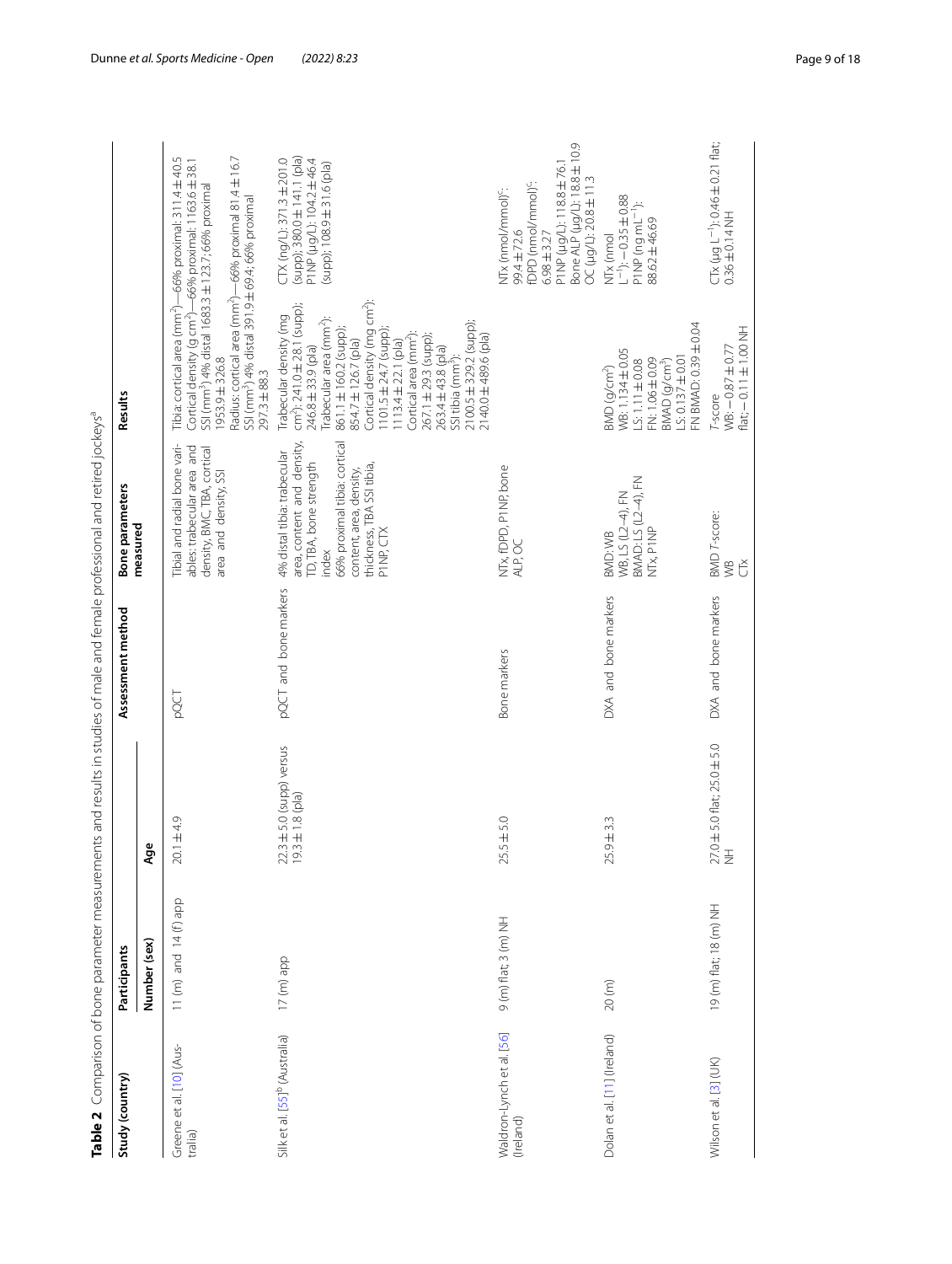| Table 2 (continued)                                                               |                                        |                                                                         |                   |                                                                                                                                                                          |                                                                                                                                                                                                                                                                                                                                                                                                                                                                                                                                                                                                                                                                                                                                            |
|-----------------------------------------------------------------------------------|----------------------------------------|-------------------------------------------------------------------------|-------------------|--------------------------------------------------------------------------------------------------------------------------------------------------------------------------|--------------------------------------------------------------------------------------------------------------------------------------------------------------------------------------------------------------------------------------------------------------------------------------------------------------------------------------------------------------------------------------------------------------------------------------------------------------------------------------------------------------------------------------------------------------------------------------------------------------------------------------------------------------------------------------------------------------------------------------------|
| Study (country)                                                                   | Participants                           |                                                                         | Assessment method | Bone parameters                                                                                                                                                          | Results                                                                                                                                                                                                                                                                                                                                                                                                                                                                                                                                                                                                                                                                                                                                    |
|                                                                                   | Number (sex)                           | Φ<br>දි                                                                 |                   | measured                                                                                                                                                                 |                                                                                                                                                                                                                                                                                                                                                                                                                                                                                                                                                                                                                                                                                                                                            |
| Jackson et al. [13] (UK)                                                          | 79 (m) and 37 (f) app; 69<br>$(m)$ con | 18.5 $\pm$ 1.9 (m)<br>19.3 $\pm$ 2.0 (f) app;<br>20.7 $\pm$ 2.0 (m) con | <b>DXA</b>        | $\n  BMAP: LS (L1-L4), FN\n  Z-score \leq -1.0: LS (L1-L4),\n$<br>$Z$ -score $\leq -2.0$ : LS (L1-L4),<br>BMD and BMC: LS (L1-<br>L4), FN, TH<br>H<br>N.<br>N.<br>$\leq$ | LS: 60 [76.0] (m); 6 [16.2] (f) app; 36 [52.2] con<br>FN: 27 [34.2] (m); 3 [8.1] (f) app; 6 [8.7] con<br>TH: 33 [41.8] (m); 1 [2.7] (f) app; 7 [10.1] con<br>FN: 0.831 ± 0.070 (m); 0.840± 0.077 (f) app;<br>FN: 0.155 ± 0.113 (m); 0.176 ± 0.023 (f) app;<br>LS: 0.876 ± 0.091 (m); 0.987 ± 0.083 (f) app;<br>TH: 0.924 ± 0.084 (m) 0.959 ± 0.075 (f) app;<br>LS: 0.114 $\pm$ 0.011 (m); 0.132 $\pm$ 0.013 (f) app;<br>Z-score ≤ −2.0 n [%]<br>LS: 23 [29.1] (m); 1 [2.7] (f) app; 9 [13.0] con<br>$Z$ -score $\le$ -1.0 n [%]<br>FN: 1 [1.3] (m) app<br>$0.935 \pm 0.093$ con<br>$1.017 \pm 0.100$ con<br>$0.118 + 0.011$ con<br>$0.168 \pm 0.023$ con<br>$0.969 \pm 0.087$ con<br>BMAD (g/cm <sup>3</sup> )<br>BMD (g/cm <sup>2</sup> ) |
| Leydon and Wall [20] (New 2 (m) and 9 (f) app; 4 (m)<br>Zealand)<br>and 5 (f) sen |                                        | 20.5 ± 3.8 app; 28.7 ± 5.0<br>sen                                       | $\frac{1}{2}$     | BMD T-scores: WB, LS, TH                                                                                                                                                 | $WB: -1.80 \pm 0.76$<br><b>TH:-0.54±1.1</b><br>$LS: -0.36 \pm 1.0$<br>T-scores:                                                                                                                                                                                                                                                                                                                                                                                                                                                                                                                                                                                                                                                            |
| Wilson et al. [12] (UK)                                                           | 8 (m) and 8 (f) flat                   | $25.0 \pm 5.0$ (m); 29.0 $\pm$ 8.0<br>(f)                               | <b>DXA</b>        | BMD Z-score: LS, TH<br>BMD: LS, TH                                                                                                                                       | $(m)$ ; $-0.02 \pm 0.8$ (f)<br>$LS: 0.90 \pm 0.14$ (m);<br>TH: 0.89 ± 0.1 (m);<br>$(m)$ ; $-0.3 \pm 0.8$ (f)<br>$H = 1.2 \pm 1.0$<br>$1.02 \pm 0.13$ (f)<br>$S: -1.6 \pm 1.3$<br>$0.87 \pm 0.15$ (f)<br>BMD (g/cm <sup>2</sup> )<br>$Z$ -score                                                                                                                                                                                                                                                                                                                                                                                                                                                                                             |
| Wilson et al. [23] (UK)                                                           | 17 (m) app; 14(m) sen flat             | $19.0 \pm 2.0$ app; $32.0 \pm 7.0$<br>sen                               |                   | Z-score: LS, TH                                                                                                                                                          | $app: -1.5 \pm 1.0$ sen<br>$app$ ; $-0.8 \pm 0.7$ sen<br>$LS = 1.3 \pm 1.4$<br>$H = 0.9 + 1.1$<br>$Z$ -score                                                                                                                                                                                                                                                                                                                                                                                                                                                                                                                                                                                                                               |
| Hitchens et al. [25] (Aus-<br>tralia)                                             | 5 (m and f) app and sen                | $28.8 \pm 10.1$                                                         | <b>DXA</b>        | BMD: WB                                                                                                                                                                  | WB: 1.157 ± 0.07<br>BMD (g/cm <sup>2</sup> )                                                                                                                                                                                                                                                                                                                                                                                                                                                                                                                                                                                                                                                                                               |

Dunne *et al. Sports Medicine - Open (2022) 8:23* Page 10 of 18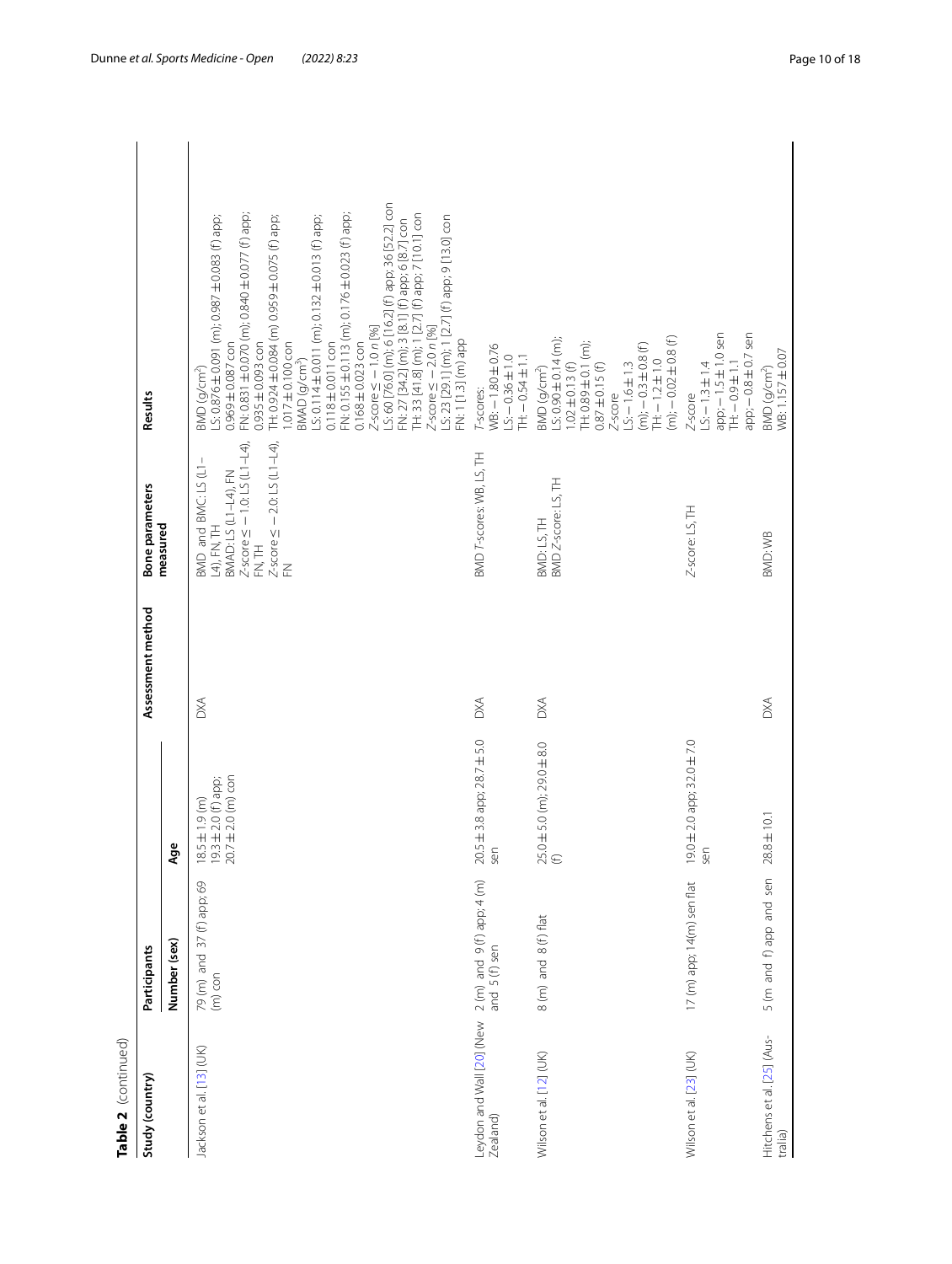| Table 2 (continued)                  |                          |                                           |                   |                                                                 |                                                                                                                                                                                                                                                                                                                                                    |
|--------------------------------------|--------------------------|-------------------------------------------|-------------------|-----------------------------------------------------------------|----------------------------------------------------------------------------------------------------------------------------------------------------------------------------------------------------------------------------------------------------------------------------------------------------------------------------------------------------|
| Study (country)                      | Participants             |                                           | Assessment method | Bone parameters                                                 | Results                                                                                                                                                                                                                                                                                                                                            |
|                                      | Number (sex)             | Age                                       |                   | measured                                                        |                                                                                                                                                                                                                                                                                                                                                    |
| Warrington et al. [2]<br>(Ireland)   | 17 (m) flat; 10 (m) NH   | $26.7 \pm 7.6$ flat; $28.3 \pm 5.3$<br>NH | <b>DXA</b>        | BMD: WB, LS, TH<br>BMD T-score: WB, LS, TH                      | $flat$ ; $-0.16 \pm 0.82$ NH<br>$flat$ ; $-0.11 \pm 1.01$ NH<br>$flat: -0.3 \pm 1.18$ NH<br>WB: 1.05 ±0.07 flat;<br>$5:1.12 \pm 0.11$ flat;<br>TH: 0.99 ± 0.1 flat;<br>$WB: -1.23 \pm 0.99$<br>$S = 0.91 \pm 0.84$<br>$H: -0.67 \pm 0.87$<br>$1.22 \pm 0.15$ NH<br>$1.08 \pm 0.13$ NH<br>$1.21 \pm 0.06$ NH<br>3MD (g/cm <sup>2</sup> )<br>T-score |
| Dolan et al. [26] (Ireland)          | 14 (m) flat; 16 (m) NH   | 25.0 ± 7.0 flat; 24.0 ± 4.0<br>NH         | 38                | BMD, BMC and BA: WB, LS<br>BMAD: LS (L2-4), FN<br>$(L2-4), FN$  | LS: 0.14 0.01 flat; 0.14<br>FN: 0.39 ± 0.04 flat;<br>FN: 1.05 ± 0.07 flat;<br>LS: 1.10 ±0.09 flat;<br>BMD (g/cm <sup>2</sup> )<br>WB: 1.09±0.6 flat;<br>$0.38 \pm 0.05$ NH<br>$.17 \pm 0.05$ NH<br>$1.07 \pm 0.11$ NH<br>$BMAD$ (g/cm <sup>3</sup> )<br>$.15 \pm 0.1$ NH<br>0.01 NH                                                                |
| Wilson et al. [29] <sup>b</sup> (UK) | 10 (m and f) flat and NH | $32.0 \pm 6.0$                            | <b>DXA</b>        | Z-score: LS, TH                                                 | $LS: -1.32 \pm 0.76$ (Pre)<br>TH: $-1.04 \pm 1.2$ (Pre)<br>$Z$ -score                                                                                                                                                                                                                                                                              |
| O'Reilly et al. [30] (Hong<br>Kong)  | 20 (m) flat              | $29.3 \pm 7.8$                            | <b>DXA</b>        | BMD: forearm, calcaneus<br>T and Z-score: forearm,<br>calcaneus | Forearm: 0.57 ± 0.07 (left);<br>$(let)$ ; $-0.16 \pm 1.15$ (right)<br>$(let)$ ; $-1.22 \pm 0.79$ (right)<br>$Calcaneus: -1.43 \pm 0.77$<br>$(left); 0.51 \pm 0.06$ (right)<br>Calcaneus: 0.46 ± 0.12<br>Forearm: 0.02 ± 0.99<br>$0.56 \pm 0.06$ (right)<br>BMD (g/cm <sup>2</sup> )<br>Z-score                                                     |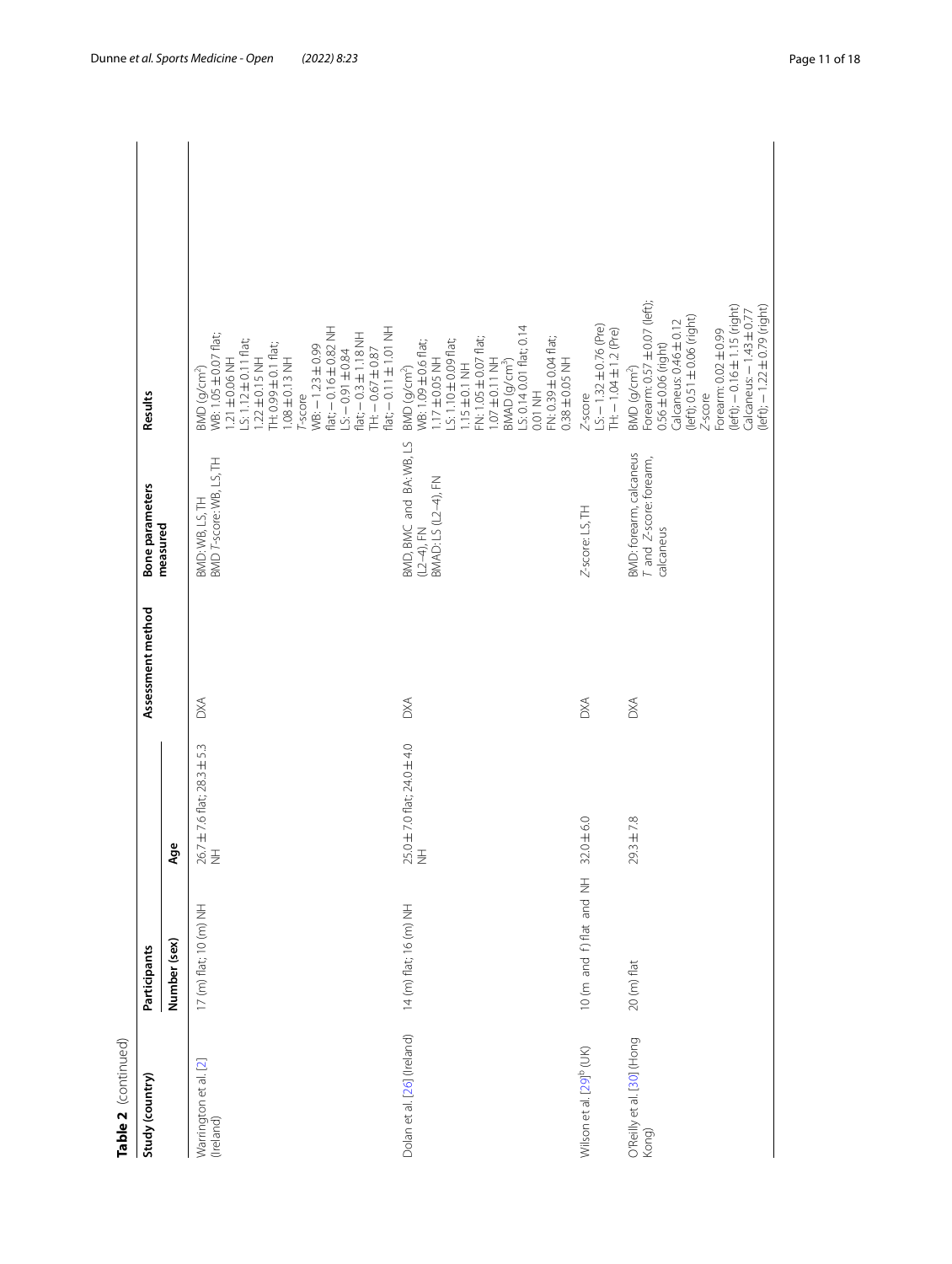| Table 2 (continued)                     |                            |                                           |                      |                                                                                                                                                                   |                                                                                                                                                                                                                                                                                                                                                                                                                                                                                                                                                                                       |                                               |  |
|-----------------------------------------|----------------------------|-------------------------------------------|----------------------|-------------------------------------------------------------------------------------------------------------------------------------------------------------------|---------------------------------------------------------------------------------------------------------------------------------------------------------------------------------------------------------------------------------------------------------------------------------------------------------------------------------------------------------------------------------------------------------------------------------------------------------------------------------------------------------------------------------------------------------------------------------------|-----------------------------------------------|--|
| Study (country)                         | Participants               |                                           | Assessment method    | <b>Bone parameters</b>                                                                                                                                            | Results                                                                                                                                                                                                                                                                                                                                                                                                                                                                                                                                                                               |                                               |  |
|                                         | Number (sex)               | Age                                       |                      | measured                                                                                                                                                          |                                                                                                                                                                                                                                                                                                                                                                                                                                                                                                                                                                                       |                                               |  |
| Poon et al. [9] (Hong Kong) 14 (m) flat |                            | $\pm 6.1$<br>29.1                         | DXA                  | T and Z-score: calcaneus,<br>BMD: calcaneus, forearm<br>forearm                                                                                                   | Forearm: 0.58 ± 0.08 (left);<br>(left); -- 1.42 ± 0.94 (right)<br>(left); $-0.22 \pm 0.92$ (right)<br>Calcaneus: $-1.60 \pm 0.90$<br>(left); 0.51 ± 0.07 (right)<br>$5001 \pm 1.06$<br>Calcaneus: 0.50 ± 0.06<br>$0.56 \pm 0.06$ (right)<br>BMD (g/cm <sup>2</sup> )<br>$Z$ -score                                                                                                                                                                                                                                                                                                    |                                               |  |
| Jeon et al. [31] (Korea)                | 10 (m) flat                | $\pm$ 3.7<br>31.8                         | <b>DXA</b>           | BMC T and Z-score: WB<br>BMD:WB                                                                                                                                   | WB:1.155 ± 0.126<br>WB: 0.00 ± 1.35<br>BMD (g/cm <sup>2</sup> )<br>BMC Z-score                                                                                                                                                                                                                                                                                                                                                                                                                                                                                                        |                                               |  |
| Dunne et al. [32] (Ireland)             | 39 (m) flat; 46 (m) NH     | $27.7 \pm 5.9$ NH; 26.8 $\pm$ 9.6<br>flat | <b>DXA</b>           | $Z$ -score $\le$ -1.0: LS (L1-4),<br>$Z$ -score $\leq -2.0$ : LS (L1-4),<br>BMD and BMC: WB, LS<br>BMAD: LS (L1-4), FN<br>$(L1-4)$ , FN, TH<br>H<br>N.T<br>$\leq$ | Z-score ≤ −1.0 n [%]<br>LS: 23 [59] flat; 14 [30] NH<br>TH: 19 [49] flat; 6 [13] NH<br>FN: 10 [26] flat; 3 [7] NH<br>WB: 1.115 ± 0.081 flat;<br>$Z$ -score $\leq$ $-$ 2.0 n [%]<br>LS: 8 [21] flat; 3 [7] NH<br>TH: 2 [5] flat; 1 [2] NH<br>FN: 1.026 ± 0.115 flat;<br>H: 0.985 ± 0.106 flat;<br>FN: 0.389 ± 0.048 flat;<br>$5:1.072 \pm 0.113$ flat;<br>$S: 0.125 \pm 0.014$ flat;<br>$-100 \pm 0.118$ NH<br>$-163 \pm 0.109$ NH<br>$0.124 \pm 0.012$ NH<br>1.244±0.075 NH<br>$-1.057 \pm 0.111$ NH<br>$0.395 \pm 0.044$ NH<br>BMAP (g/cm <sup>3</sup> )<br>BMD (g/cm <sup>2</sup> ) |                                               |  |
| Cullen et al. [33] (Ireland)            | 28 (m) flat and NH retired | $\pm 6.0$<br>59.0                         | DXA and bone markers | T-score: WB, LS, PF<br>BMD: WB, LS, PF<br>P1NP, CTx                                                                                                               | WB: 1.113 ± 0.142<br>LS: 1.008 ± 0.163<br>PF: 0.989 ± 0.154<br>$MB: -1.1 + 0.8$<br>$PF: -0.8 \pm 0.9$<br>$5: -0.7 \pm 1.1$<br>BMD (g/cm <sup>2</sup> )<br><sup>r-Score</sup>                                                                                                                                                                                                                                                                                                                                                                                                          | P1NP: 39.66 ± 14.43<br>$CTx: 0.395 \pm 0.207$ |  |

Table 2 (continued)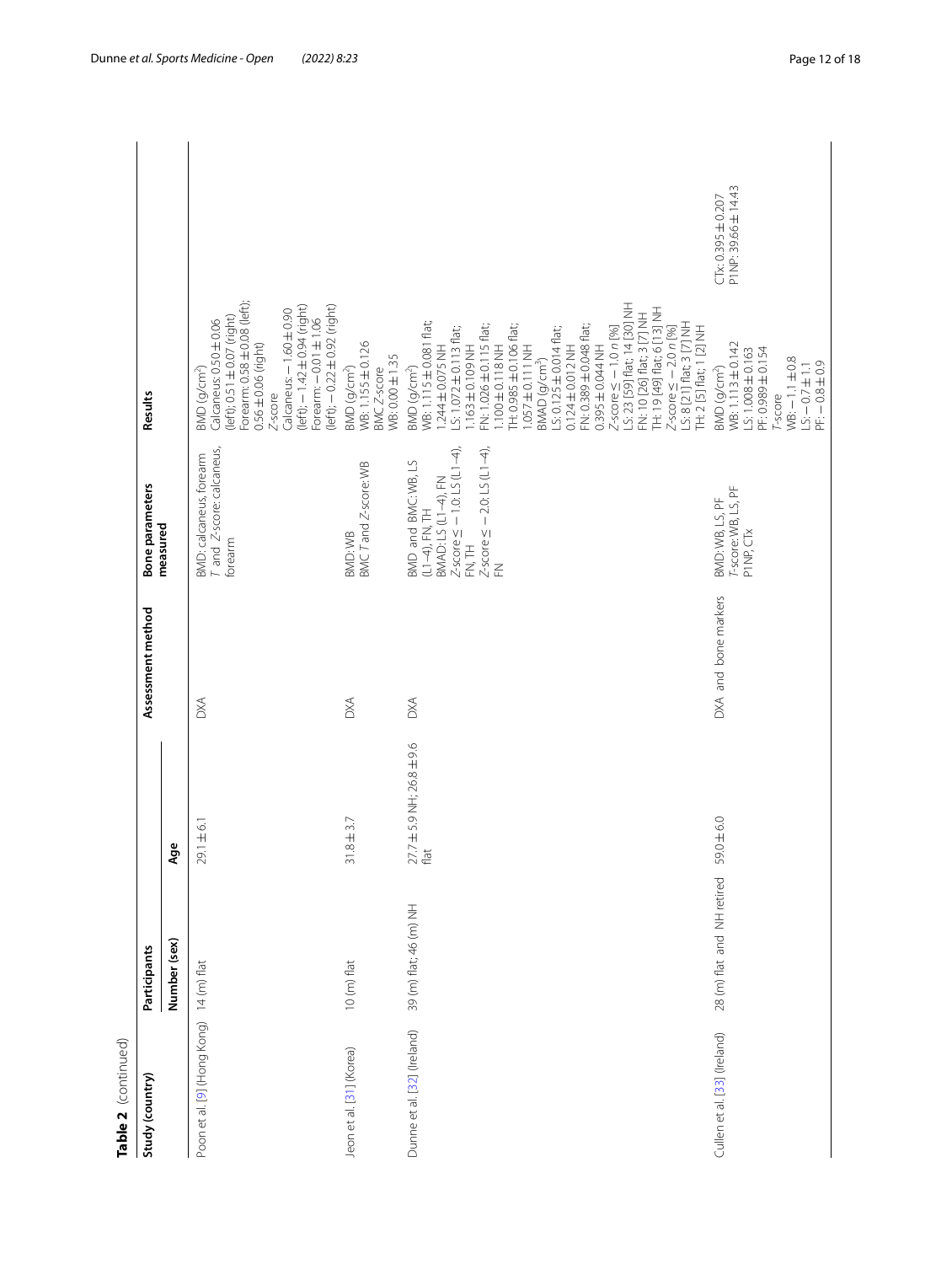| Table 2 (continued)                                                                                                                                           |              |                 |                   |                                                                                                                  |                                                                                                                                                                                                                                                                                                                                                                                                                                                                                                                                                                                                                                                                                    |
|---------------------------------------------------------------------------------------------------------------------------------------------------------------|--------------|-----------------|-------------------|------------------------------------------------------------------------------------------------------------------|------------------------------------------------------------------------------------------------------------------------------------------------------------------------------------------------------------------------------------------------------------------------------------------------------------------------------------------------------------------------------------------------------------------------------------------------------------------------------------------------------------------------------------------------------------------------------------------------------------------------------------------------------------------------------------|
| Study (country)                                                                                                                                               | Participants |                 | Assessment method | Bone parameters                                                                                                  | Results                                                                                                                                                                                                                                                                                                                                                                                                                                                                                                                                                                                                                                                                            |
|                                                                                                                                                               | Number (sex) | ğ               |                   | measured                                                                                                         |                                                                                                                                                                                                                                                                                                                                                                                                                                                                                                                                                                                                                                                                                    |
| Mackinnon et al. [34] (UK) 135 (m) retired 50+                                                                                                                |              | $-19.9$<br>64.7 | Questionnaire     |                                                                                                                  | Self-reported osteoporosis 7.4% of the retired jockeys<br>to 1.6% of the reference<br>osteoporosis compared<br>reported as having<br>population                                                                                                                                                                                                                                                                                                                                                                                                                                                                                                                                    |
| randomised controlled trial, SSI strain strength index, 50+ jockeys >                                                                                         |              | 50 years of age |                   |                                                                                                                  | content, BMD bone mineral density, BMAD bone mineral apparent density, CTx C-terminal telopeptide of type I collagen. PTMP procollagen type 1 amino terminal propeptide, Bone ALP bone alkaline phosphate, OC intact<br>osteocalcin, NTx-1 N-telopeptides of type 1 collagen, pQCT peripheral Quantitative Computed Tomography, TBA total bone area, fDPD free deoxypyridinoline cross-links, Supp supplement group, Pla placebo group, RCT<br>Values are mean ± SD, ffemale, m male, MH national hunt, <i>app</i> apprentice, <i>con</i> conditional, sen senior, tra trainee, WB whole body, LS lumbar spine, FH total hip, PF proximal femur, FN femoral neck, BMC bone mineral |
| <sup>a</sup> Table is arranged based on assessment method and racing licence<br><sup>2</sup> Baseline measurement of jockeys recruited for study intervention |              |                 |                   | with studies of pQCT first followed by bone turnover markers and DXA in present-day jockeys then retired jockeys |                                                                                                                                                                                                                                                                                                                                                                                                                                                                                                                                                                                                                                                                                    |
| Expressed as a ratio with urine creatinine concentration                                                                                                      |              |                 |                   |                                                                                                                  |                                                                                                                                                                                                                                                                                                                                                                                                                                                                                                                                                                                                                                                                                    |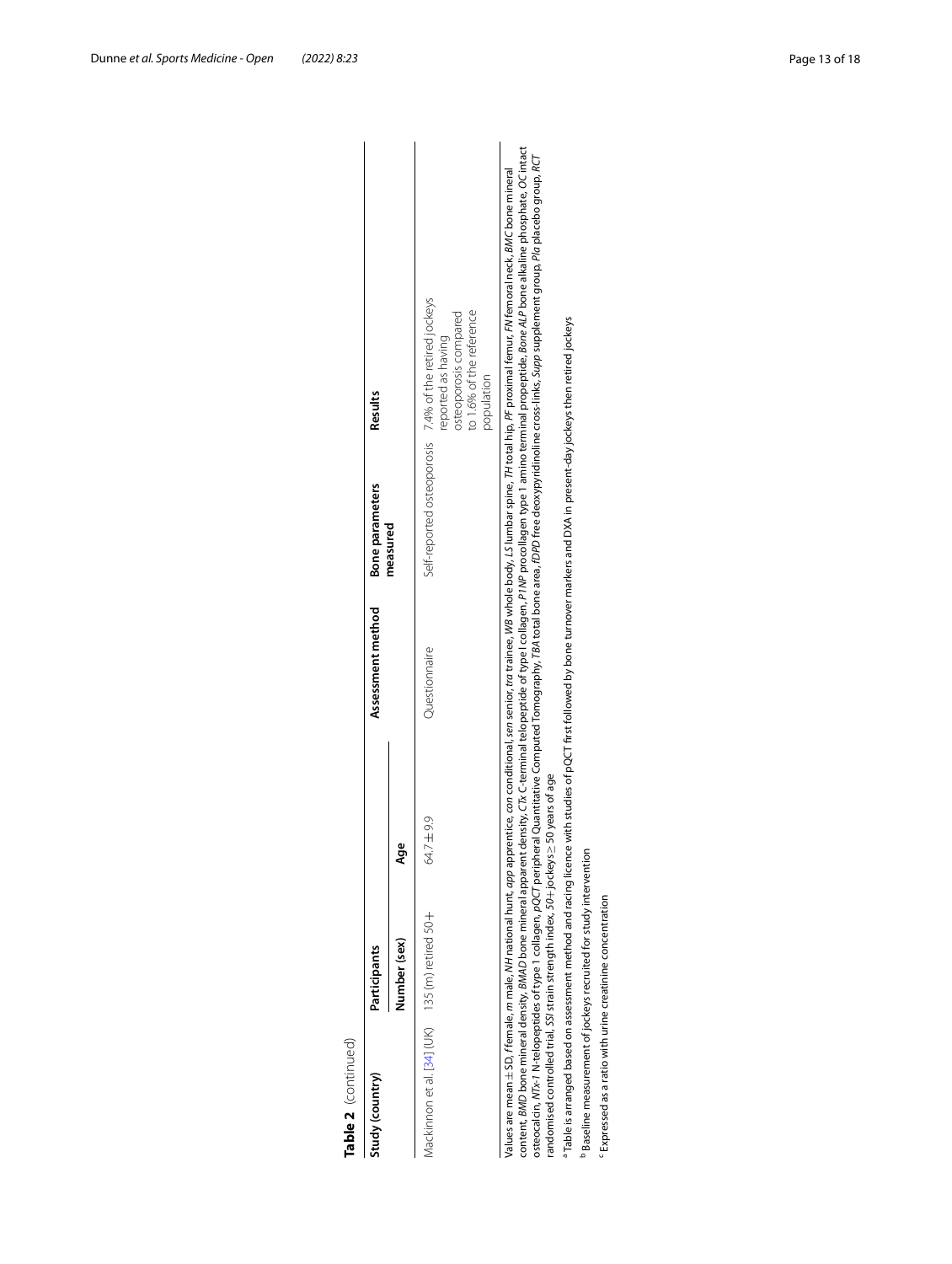Therefore, to ensure consistency and comparability of data, standardisation of measurement is critical, including reporting the timing of collection, use of immunoassays and reagents, and exercise activity [[59\]](#page-17-31).

#### **Bone Geometry and Structure**

Using a pQCT scanner, Greene et al. [[10\]](#page-16-24) found that apprentice jockeys had reduced cortical cross-sectional area (bone size, shape and density) at the distal tibia and radius sites than age and sex-matched controls. However, the authors found greater trabecular density at the ultradistal radius and SSI at the radial mid-shaft compared to controls. This unexpected outcome suggests site-specific habitual loading of riding racehorses may have positively influenced bone strength at the forearms. This would suggest that additional loading at site-specifc locations may offer an alternative mechanism through which jockeys could build stronger bones [[10\]](#page-16-24). In a randomised controlled trial, Silk et al. [[55\]](#page-17-33) investigated the bone properties via pQCT and bone markers of young male jockeys before a 6-month calcium and vitamin D supplementation trial. The study reported a higher SSI at the tibia compared to Greene et al.  $[10]$  $[10]$  $[10]$ . Despite the similar age profle of the study cohorts, Greene et al. [[10](#page-16-24)] recruited male and female jockeys and this may have resulted in a lower average SSI [\[61](#page-17-35)]. Moreover, a high dropout rate was reported following the clinical trial leading to a reduced sample size for baseline analysis  $[55]$  $[55]$ . This might suggest that the participants that completed the study may have been actively interested in optimising their health and well-being.

#### **Bone Turnover Markers**

The bone turnover markers for bone metabolism in Irish jockeys have been explored [[11,](#page-16-17) [56\]](#page-17-34), with evidence indicating abnormal bone turnover in a combined group of fat and NH jockeys compared to young, healthy individuals. Markers of resorption (NTx) were elevated compared to bone formation (P1NP) leading to increased bone loss. The high bone turnover is likely the result of low intakes of calcium combined with energy deficiency and chronic weight cycling [\[56](#page-17-34)]. Wilson et al. [[3\]](#page-16-2) and Silk et al. [[55\]](#page-17-33) reported similar findings of higher than the expected bone resorption (CTx) in a group of fat and NH, and apprentice jockeys, respectively. Yet, the average CTx values were within the reference range for both groups. Furthermore, no signifcant diference was reported between the jockey groups  $[3]$  $[3]$  $[3]$ . The contrast in results to those of Dolan et al. [\[11\]](#page-16-17) and Waldron-Lynch et al. [\[56](#page-17-34)] may be due to the analyses of diferent bone resorption markers. In retired jockeys, Cullen et al. [[33\]](#page-17-7) reported bone resorption (CTx) and bone formation (P1NP) markers to be within the normal reference ranges. The use of non-jockey control groups and clinical norms for interpreting the markers of bone turnover in jockeys may be misleading, as their comparison may not provide accurate reference values due to the atypical life-style of jockeys [\[3](#page-16-2), [55\]](#page-17-33). Thus, the accumulation of further bone turnover data using the markers of reference standard (P1NP and CTx) is necessary to establish jockeyspecifc reference ranges and subsequently, provide an appropriate comparison for bone turnover [\[60](#page-17-32)].

#### **Bone Density**

Research of bone density in jockeys worldwide has reported low BMD and a high incidence of whole-body, total hip and LS low bone mass in professional jockeys [[2,](#page-16-1) [12,](#page-16-10) [13,](#page-16-9) [20,](#page-16-11) [26,](#page-17-0) [30\]](#page-17-4). In Ireland, Warrington et al. [\[2](#page-16-1)] using BMD *T*-scores reported whole-body, LS (L2–L4) and total hip low bone mass in 59% of fat and 40% of NH jockeys. The lower weight ranges for flat jockeys could be a possible causative factor for poor BMD values, such that lower body mass as a result of restrictive dieting and extreme weight-making practices may lead to reduced BMD [[2\]](#page-16-1). Wilson et al. [\[3](#page-16-2)] observed similar results in the UK as fat jockeys had signifcantly lower whole-body BMD *T*-scores than NH jockeys; however, no other bone sites were assessed. A comparative study investigating the diference between jockeys and other weight category athletes found similar results as fat and NH jockeys had reduced BMD at the whole-body, LS (L2–L4) and femoral neck compared to two separate groups of physically active controls and boxers  $[26]$  $[26]$  $[26]$ . The authors did not include a *Z* or *T*-score, yet it was suggested the diference in BMD between jockeys and boxers could be identifed independently of LM and height. In other words, the development of whole-body BMD in the boxing group is consistent with the assertion that high impact activity provides osteogenic benefts that prevail over the benefits associated with LM alone  $[26]$  $[26]$  $[26]$ . Therefore, participating in high impact sports may convey a protective efect on BMD, which may overcome the negative osteogenic effects of rapidly reducing body mass  $[26]$  $[26]$  $[26]$ . The protective efect of high impact activity does not appear to be aforded to jockeys, with horse riding gait (walk, trot and canter), producing low impact levels at the lower limbs similar to walking on the ground  $[62]$  $[62]$  $[62]$ . Moreover, many refrain from weight-bearing exercise because of the commonly held yet unfounded belief that exercise will increase LM [\[41\]](#page-17-15).

In Hong Kong, Poon et al. [[9](#page-16-8)] and O'Reilly et al. [[30](#page-17-4)] reported a high prevalence of low bone mass in fat jockeys, yet a comparison of BMD values to other studies is not possible as the model of DXA scanner (Osteo-Sys EXA-3000) was limited to measuring BMD at the forearms and calcaneus only. Similarly, Jeon et al. [[60](#page-17-32)]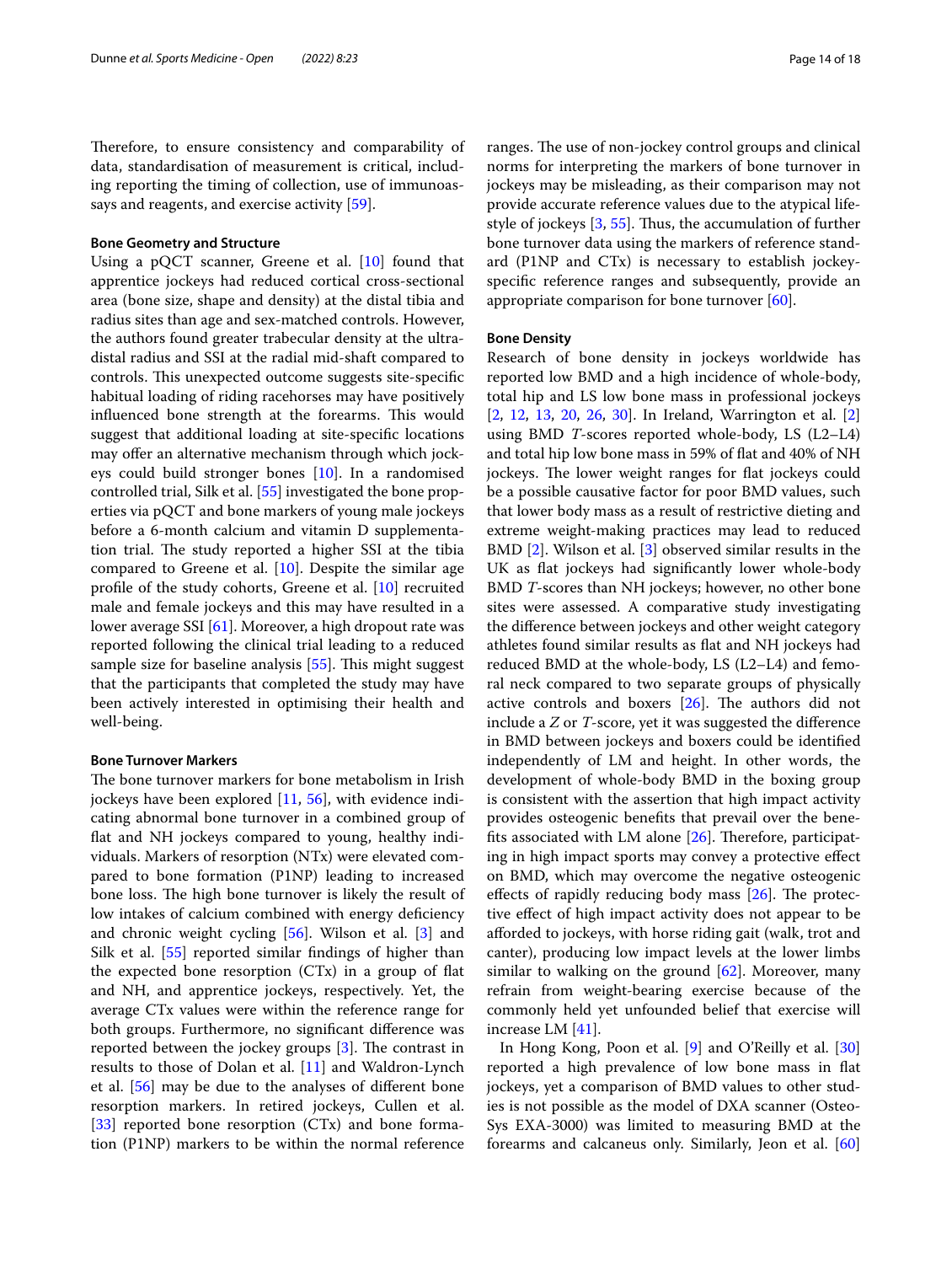observed low BMD in a group of Korean fat jockeys; however, the presented results suggest bone mineral content was used to calculate *Z* and *T*-scores and subsequently classify two jockeys with low bone mass and one with osteoporosis. Furthermore, the results are likely to be biased as the cohort chosen to complete the DXA scan were selected based on their chronic (>5 years) use of extreme weight loss practices. Recently, Dunne et al. [[32\]](#page-17-6) reported low BMD *Z*-scores at the LS (L1–L4) (44%), femoral neck (15%) and total hip (29%) in Irish jockeys. Consistent with previous studies, fat jockeys had significantly lower BMD at all measured sites than NH jockeys. Additional analysis of physical and lifestyle factors associated with bone density in jockeys found that the practice of weight cutting and timing of weight cut were negatively associated with bone markers in flat and NH jockeys, respectively. The authors suggested the repeated cycle of weight-making over a short time frame may lead to immediate and longer-term health risks in jockeys [[32\]](#page-17-6). Despite this, further research is required to substantiate these claims as estimates of bone density from general population data may be misleading  $[63]$  $[63]$ ; thus, a jockey-specifc reference database for *Z*-scores should be considered for future comparisons. Moreover, there remains a lack of conclusive evidence demonstrating the harms of extreme chronic weight cycling, suggesting the need for future studies to explore the various health outcomes, including acute injury risk and chronic morbidity [[42\]](#page-17-16).

One study investigating apprentice and conditional jockeys indicated that 76% of male apprentice and 52% of male conditional jockeys have low LS (L1–L4) BMD with 29% and 13%, respectively, reporting  $Z$ -scores  $<-2.0$ , a score that is below the expected range for age  $[13]$  $[13]$ . This large-scale assessment conducted over two and a half years measured BMD at the LS, total hip and femoral neck of newly licensed male and female jockeys (*n*=186) in the UK. Low BMD values in male jockeys appear to stay constant throughout their racing career as Wilson et al. [\[23](#page-16-14)] showed no signifcant diference in either LS or total hip *Z*-score in a group of apprentice and senior flat jockeys. The authors demonstrated that years of race riding did not correlate with either BMD site, suggesting that long-term participation as a jockey and poor BMD values are not associated with low energy availability [[23\]](#page-16-14). However, interpretation of BMD results using the DXA reference population may be the cause of anomalies displayed in the bone health of jockeys such that the signifcantly smaller size and stature of jockeys is atypical compared to the average European male. Thus, the authors recommended assessing large cohorts of age and weight-matched athletic and non-athletic control subjects [\[23](#page-16-14)]. Despite, similar fndings observed in a group of Irish fat jockeys [[32\]](#page-17-6), a negative relationship between riding experience and bone markers at the femoral neck was reported in NH jockeys. Bone fractures from falls represent the highest percentage of the overall injuries reported by NH jockeys [\[64](#page-17-38)], suggesting strategies to prevent fractures and promote bone strength including falls training, exercise workshops and nutrition support are critical for the long-term health and safety of jockeys [[32\]](#page-17-6). Given the serious long-term health implications of low energy availability including complications of cardiovascular, reproductive and skeletal function, and psychological stress further research using detailed assessment criteria is required to establish if low energy availability or other industry associated practices, namely avoidance of weight-bearing exercise are a cause of poor bone health in jockeys [\[65](#page-17-39)].

Studies have estimated volumetric BMD or bone mineral apparent density (BMAD) to eliminate the efect of bone size on BMD. Dolan et al. [[26\]](#page-17-0) compared the LS BMAD values of jockeys to a group of boxers and active controls. Despite there being no diference between the jockey groups and active controls, the boxer group had a signifcantly higher LS BMAD, suggesting that BMD differences may be dependent on body size [[26\]](#page-17-0). Similarly, Dunne et al. [[32](#page-17-6)] reported comparative femoral neck and LS BMAD values in flat  $(0.39 \text{ g/cm}^3 \text{ vs. } 0.39 \text{ g/cm}^3 \text{ femo-}$ ral neck and  $0.14 \text{ g/cm}^3 \text{ vs. } 0.13 \text{ g/cm}^3 \text{ LS}$ , [\[26\]](#page-17-0) and [\[32](#page-17-6)], respectively) and NH jockeys (0.38  $\rm g/cm^3$  vs. 0.40  $\rm g/cm^3$ femoral neck and  $0.14$  g/cm<sup>3</sup> vs.  $0.12$  g/cm<sup>3</sup> LS, [\[26](#page-17-0)] and [[32\]](#page-17-6), respectively). However, the LS region used in the calculations by Dolan et al.  $[26]$  $[26]$  (L2–L4) was different to that used by Dunne et al.  $[32]$  $[32]$  (L1–L4), thus making it difficult to compare results. This is due to advances in DXA software and the region of interest accuracy; hence, the L1–L4 region is now recommended  $[8]$  $[8]$ . Apprentice and conditional jockeys displayed lower BMAD values in male jockeys at the femoral neck  $(0.16 \text{ g/cm}^3$  apprentice;  $0.17$  g/cm<sup>3</sup> conditional) yet similar values at the LS  $(0.11 \text{ g/cm}^3 \text{ apprentice}; 0.12 \text{ g/cm}^3 \text{ conditional})$  compared to previous research of senior jockeys [\[13\]](#page-16-9). While the maturation status of the young jockeys was not indicated, some may have been late developers in terms of stage of maturation, and thus, BMD accumulation could have been delayed [[13](#page-16-9)]. Nonetheless, the results are concerning for male apprentice and conditional jockeys as this is happening during a critical stage of bone growth and development, suggesting peak bone mass may not be attained. The consequences of poor bone health in jockeys are likely to have long-term implications on health and performance, many of which are not yet fully understood [\[33,](#page-17-7) [34](#page-17-8)].

There are limited data on female jockeys; however, early research from Leydon and Wall [[20\]](#page-16-11) found that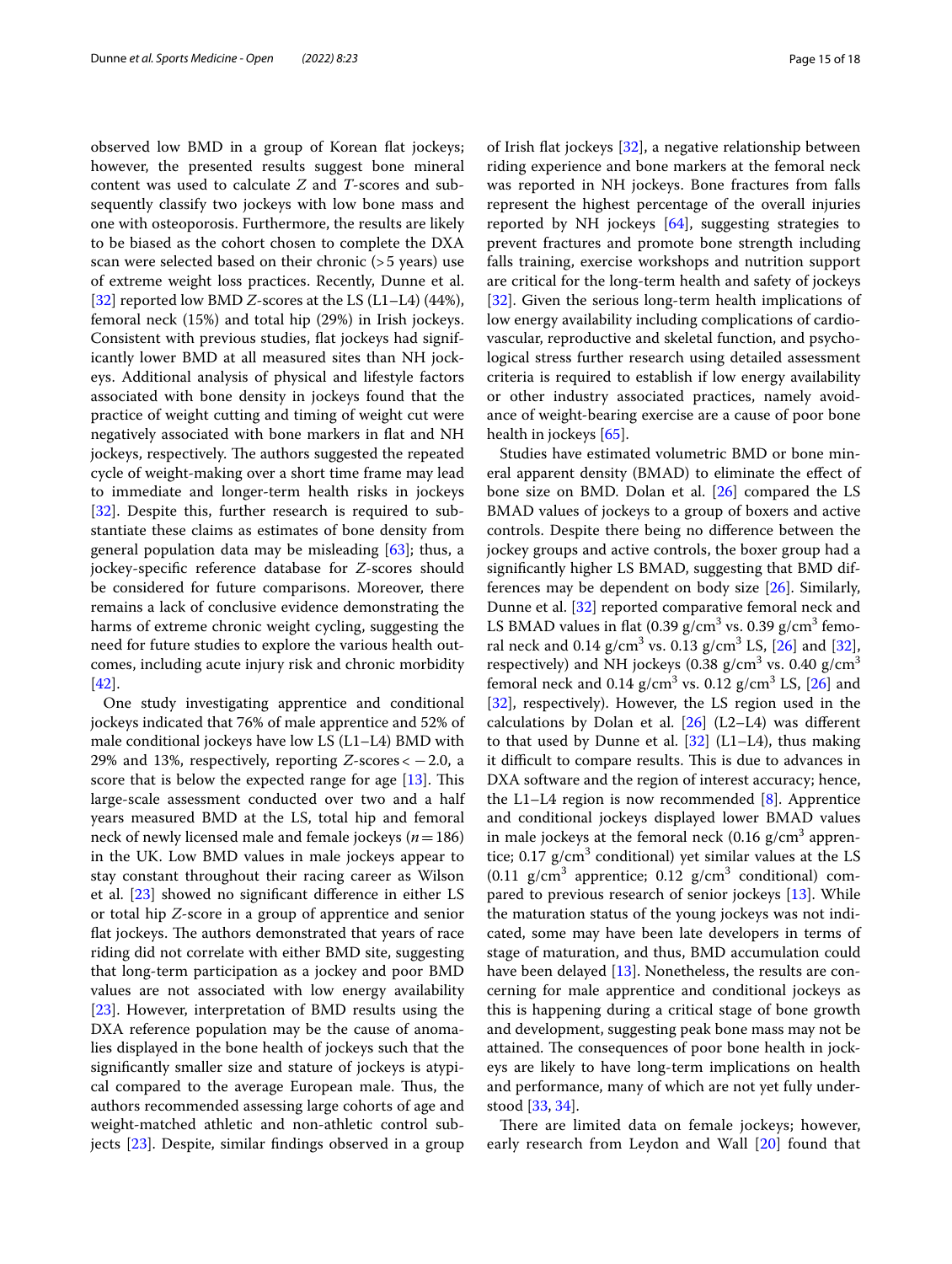44% of jockeys in New Zealand were classifed as osteopenic, six of whom were female jockeys (46%). Further, apprentice jockeys (60%) were identifed as having a higher rate of low bone mass compared to senior jockeys (25%). The authors classified low bone mass as a  $T$ -score  $<-1$  at a minimum of two sites. In contrast, Wilson et al. [[10\]](#page-16-24) reported female jockeys had a signifcantly higher *Z* and *T*-score at the total hip and LS than male flat jockeys. The higher BMD in female jockeys could be due to fewer weight-making days such that female jockeys may not engage in severe weight-making practices due to a reduced number of race-rides, lower LM and shorter stature [[12](#page-16-10)]. Similar results were observed by Jackson et al. [[13\]](#page-16-9), as female apprentice jockeys were shorter and lighter than male apprentice jockeys. The BMD values at the LS and total hip were signifcantly higher in female than male jockeys; however, there was no statistical diference at the femoral neck. Lower spinal BMD in male jockeys compared to female jockeys is contrary to the general population [[13](#page-16-9)], while gender differences at the femoral neck are expected as males possess greater bone volume and bone shape at the hip and femoral neck [[61\]](#page-17-35). Currently, 15% of professional jockeys in Ireland are female, an increase of 8% since 2017 suggesting, as female jockey participation continues to increase in horse racing, further research is required to investigate the efects of weight-making practices on the bone health in female jockeys.

To date, longitudinal data evaluating the efects of daily weight-making practices on bone health in jockeys have not been studied. Despite this, previous research has investigated the bone health, disease incidence and health characteristics of retired jockeys from the Ireland and UK  $[33, 34]$  $[33, 34]$  $[33, 34]$ . The findings were conflicting, as Mackinnon et al. [[34\]](#page-17-8) reported significantly increased odds of osteoporosis in retired jockeys compared to a reference population. However, the study used a standardised core questionnaire to self-report the prevalence of chronic diseases and mental health problems. Furthermore, the reference population (community-dwelling older people) would not have been representative of an athletic population, i.e. retired athletes who had experienced having to make weight, thus providing a comparison based on the impact of weight management [\[34](#page-17-8)]. In Ireland, Cullen et al. [[33\]](#page-17-7) reported normal BMD *T*-scores for the whole-body, LS (L1–L4) and proximal femur when assessing BMD via DXA scan. The authors concluded by stating the retired jockeys volunteered to take part, such that the participants may represent a healthier sample of the cohort of retired jockeys in Ireland compared to those who did not participate  $[33]$  $[33]$ . Therefore, the long-term efects of a weight-restricted lifestyle on bone health from a career in horse racing have not been studied sufficiently to date. Tracking jockeys throughout their career would provide important information about the long-term impact of chronic weight maintenance on bone markers [\[2](#page-16-1), [13](#page-16-9)].

#### **Conclusions**

This review highlights that the anthropometric measurements and body composition of male jockeys is changing, with a trend for flat and apprentice jockeys being increasingly taller and presenting with higher BF%. Consequently, jockeys that are taller or have higher BF% may be reliant on unhealthy weight loss techniques to reach the low designated riding weights. Conversely, the body mass and height of NH jockeys have remained relatively constant, which in part may be due to the higher weight allowances. Nonetheless, body composition changes in NH jockeys suggest a trend towards increased FM and subsequently increased BF%. The shorter stature and lower LM of female jockeys indicate that making weight is less problematic for them than for male jockeys. However, data are limited in female jockeys, and testing procedures and data reporting have been inconsistent in the jockey literature, including the use of diferent skinfold equations for predicting BF%. Thus, further investigation is necessary to examine safe and efective weight management strategies for jockeys, such as bespoke nutrition and exercise interventions. The bone health status of jockeys remains unclear due to the diferent assessment methods, models, sites and classifcation criteria used to interpret bone measurements. Despite this, male fat jockeys present with consistently lower BMD values at reported sites than male NH and female jockeys. While a number of physical and lifestyle factors in jockeys have been found to infuence bone density, namely LM, acute weight management and riding experience, additional research is required to explore the cause of these relationships and the potential long-term effects on bone health from a career in horse racing. Future research must consider implementing a standardised testing protocol using the guidelines set out by ISAK, ISCD, IOF and IFCC to assess body composition, bone density and bone turnover markers. Where possible, a more detailed assessment of bone properties including a volumetric measurement of bone size, strength and geometry using pQCT should be considered. Despite this, access to pQCT equipment may be limited, and thus, BMAD, a volumetric adjustment to approximate the effects of bone depth and body size, could be used. Moreover, the continued development of jockey-specifc classifcation criteria and reference ranges is essential for the appropriate and accurate interpretation of bone health measurements in jockeys.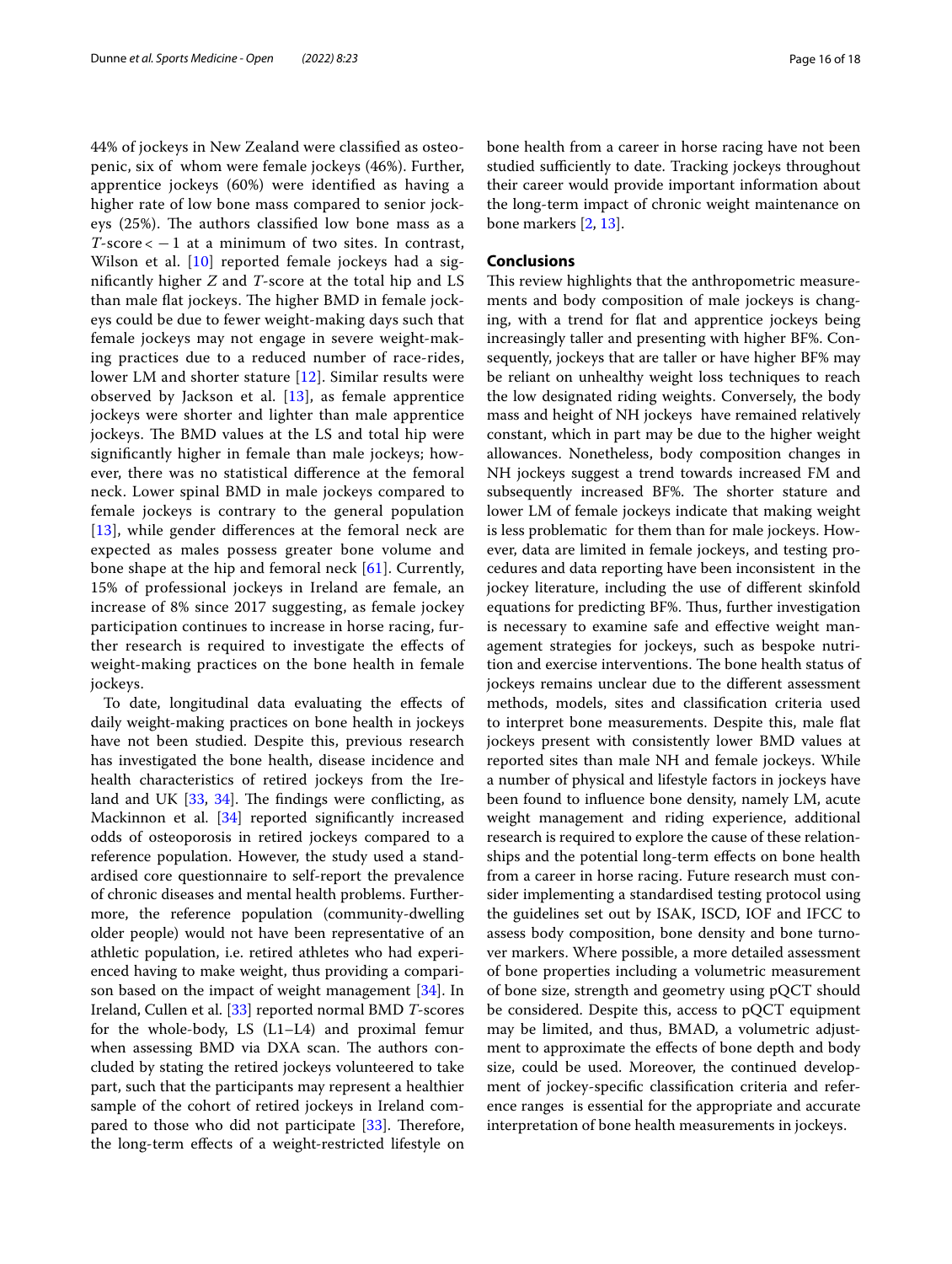#### **Abbreviations**

BF%: Body fat percentage; BMD: Bone mineral density; BMAD: Bone mass apparent density; CTx: C-terminal telopeptide of type I collagen; DXA: Dualenergy X-ray absorptiometry; FM: Fat mass; fDPD: Free deoxypyridinoline cross-links; NH: National hunt; IFCC: International Federation of Clinical Chemistry and Laboratory Medicine; IOF: International Osteoporosis Foundation; ISCD: International Society for Clinical Densitometry; ISAK: International Society for the Advancement of Kinanthropometry; LM: Lean mass; LMI: Lean mass index; NTx-1: N-telopeptides of type 1 collagen; pQCT: Peripheral Quantitative Computed Tomography; P1NP: Procollagen type 1 amino terminal propeptide; SSI: Strain strength index.

#### **Acknowledgements**

Not applicable.

#### **Authors' Contributions**

Arthur Dunne and SarahJane Cullen had the idea for the review. Arthur Dunne, SarahJane Cullen and Giles Warrington performed the literature search and drafted the original manuscript. Michael Harrison, Jennifer Pugh and Adrian McGoldrick critically revised the work. All authors read and approved the fnal manuscript.

#### **Funding**

This research was supported by the Irish Research Council, Irish Injured Jockeys Fund and Waterford Institute of Technology (Grant No. EPSPG/2020/102).

#### **Availability of Data and Materials**

Not applicable.

#### **Declarations**

**Ethical Approval and Consent to Participate** Not applicable.

#### **Consent for Publication**

Not applicable.

#### **Competing Interests**

Giles Warrington, Adrian McGoldrick, Jennifer Pugh, Michael Harrison and SarahJane Cullen have nothing to declare regarding any potential conficts of interest which may be perceived as prejudicing the impartiality of the research reported.

#### **Author details**

<sup>1</sup> Department of Sport and Exercise Science, Waterford Institute of Technology, Waterford, Ireland. <sup>2</sup> Department of Physical Education and Sport Science, University of Limerick, Limerick, Ireland. <sup>3</sup> Sport and Human Performance Research Centre, Health Research Institute, University of Limerick, Limerick, Ireland. <sup>4</sup>Irish Horseracing Regulatory Board, Kildare, Ireland.

#### Received: 8 September 2021 Accepted: 26 January 2022 Published online: 14 February 2022

#### **References**

- <span id="page-16-0"></span>1. Dolan E, O'Connor H, McGoldrick A, O'Loughlin G, Lyons D, Warrington G. Nutritional, lifestyle, and weight control practices of professional jockeys. J Sports Sci. 2011;29:791–9.
- <span id="page-16-1"></span>2. Warrington G, Dolan E, McGoldrick A, McEvoy J, MacManus C, Griffin M, et al. Chronic weight control impacts on physiological function and bone health in elite jockeys. J Sports Sci. 2009;27:543–50.
- <span id="page-16-2"></span>3. Wilson G, Fraser WD, Sharma A, Eubank M, Drust B, Morton JP, et al. Markers of bone health, renal function, liver function, anthropometry and perception of mood: a comparison between Flat and National Hunt Jockeys. Int J Sports Med. 2013;34:453–9.
- <span id="page-16-3"></span>4. Bass SL, Eser P, Daly R. The effect of exercise and nutrition on the mechanostat. J Musculoskelet Neuronal Interact. 2005;5:239–54.
- <span id="page-16-4"></span>5. Ackland TR, Lohman TG, Sundgot-Borgen J, Maughan RJ, Meyer NL, Stewart AD, et al. Current status of body composition assessment in sport:
- <span id="page-16-5"></span>6. Sundgot-Borgen J, Meyer NL, Lohman TG, Ackland TR, Maughan RJ, Stewart AD, et al. How to minimise the health risks to athletes who compete in weight-sensitive sports review and position statement on behalf of the Ad Hoc Research Working Group on Body Composition, Health and Performance, under the auspices of the IOC Medical Commission. Br J Sports Med. 2013;47:1012–22.
- <span id="page-16-6"></span>7. Manore MM. Weight management for athletes and active individuals: a brief review. Sports Med. 2015;45:83–92.
- <span id="page-16-7"></span>8. ISCD. 2019 ISCD Official Positions-Adult-International Society for Clinical Densitometry (ISCD). 2019; Available from https://www.iscd.org/offic ial-positions/2019-iscd-official-positions-adult/.
- <span id="page-16-8"></span>9. Poon ET-C, O'Reilly J, Sheridan S, Cai MM, Wong SH-S. Markers of bone health, bone-specifc physical activities, nutritional intake and quality of life of professional jockeys in Hong Kong. Int J Sport Nutr Exerc Metab. 2017;28:1–25.
- <span id="page-16-24"></span>10. Greene DA, Naughton GA, Jander CB, Cullen S-J. Bone health of apprentice jockeys using peripheral quantitative computed tomography. Int J Sports Med. 2013;34:688–94.
- <span id="page-16-17"></span>11. Dolan E, McGoldrick A, Davenport C, Kelleher G, Byrne B, Tormey W, et al. An altered hormonal profle and elevated rate of bone loss are associated with low bone mass in professional horse-racing jockeys. J Bone Miner Metab. 2012;30:534–42.
- <span id="page-16-10"></span>12. Wilson G, Hill J, Sale C, Morton JP, Close GL. Elite male Flat jockeys display lower bone density and lower resting metabolic rate than their female counterparts: implications for athlete welfare. Appl Physiol Nutr Metab. 2015;40:1318–20.
- <span id="page-16-9"></span>13. Jackson KA, Sanchez-Santos MT, MacKinnon AL, Turner A, Kuznik K, Ellis S, et al. Bone density and body composition in newly licenced professional jockeys. Osteoporos Int. 2017;28:2675–82.
- <span id="page-16-18"></span>14. Dunne A, Warrington G, O'Loughlin G, O'Connor S, Harrison M, McGoldrick A, et al. Estimation of body fat percentage in jockeys: implications for a weight category sport. Int J Exerc Sci. 2020;13:511–25.
- <span id="page-16-19"></span>15. Doran DA, Mc Geever S, Collins KD, Quinn C, McElhone R, Scott M. The validity of commonly used adipose tissue body composition equations relative to dual energy X-ray absorptiometry (DXA) in gaelic games players. Int J Sports Med. 2014;35:95–100.
- <span id="page-16-20"></span>16. Durnin JVGA, Womersley J. Body fat assessed from total body density and its estimation from skinfold thickness: measurements on 481 men and women aged from 16 to 72 years. Br J Nutr. 1974;32:77–97.
- <span id="page-16-21"></span>17. Jackson AS, Pollock ML. Generalized equations for predicting body density of men. Br J Nutr. 1978;40:497–504.
- <span id="page-16-22"></span>18. Withers RT, Craig NP, Bourdon PC, Norton KI. Relative body fat and anthropometric prediction of body density of male athletes. Eur J Appl Physiol Occup Physiol. 1987;56:191–200.
- <span id="page-16-23"></span>19. Meyer N, Sundgot-Borgen J, Lohman TG, Ackland T, Stewart A, Maughan RJ, et al. Body composition for health and performance: a survey of body composition assessment practice carried out by the Ad Hoc Research Working Group on Body Composition, Health and Performance under the auspices of the IOC Medical Commission. Br J Sports Med. 2013;47:1044–53.
- <span id="page-16-11"></span>20. Leydon MA, Wall C. New Zealand jockeys' dietary habits and their potential impact on health. Int J Sport Nutr Exerc Metab. 2002;12:220–37.
- <span id="page-16-12"></span>21. Wilson G, Hill J, Martin D, Morton JP, Close GL. GB apprentice jockeys do not have the body composition to make current minimum race weights: is it time to change the weights or change the jockeys? Int J Sport Nutr Exerc Metab. 2020;30:101–4.
- <span id="page-16-13"></span>22. Cullen S, O'Loughlin G, McGoldrick A, Smyth B, May G, Warrington GD. Physiological demands of fat horse racing jockeys. J Strength Cond Res. 2015;29:3060–6.
- <span id="page-16-14"></span>23. Wilson G, Martin D, Morton JP, Close GL. Male fat jockeys do not display deteriorations in bone density or resting metabolic rate in accordance with race riding experience: implications for RED-S. Int J Sport Nutr Exerc Metab. 2018;28:434–9.
- <span id="page-16-15"></span>24. Labadarios D, Kotze J, Momberg D, Kotze TJ. Jockeys and their practices in South Africa. World Rev Nutr Diet. 1993;71:97–114.
- <span id="page-16-16"></span>25. Hitchens P, Blizzard L, Jones G, Day L, Fell J. Are physiological attributes of jockeys predictors of falls? A pilot study. BMJ Open. 2011;1:e000142.